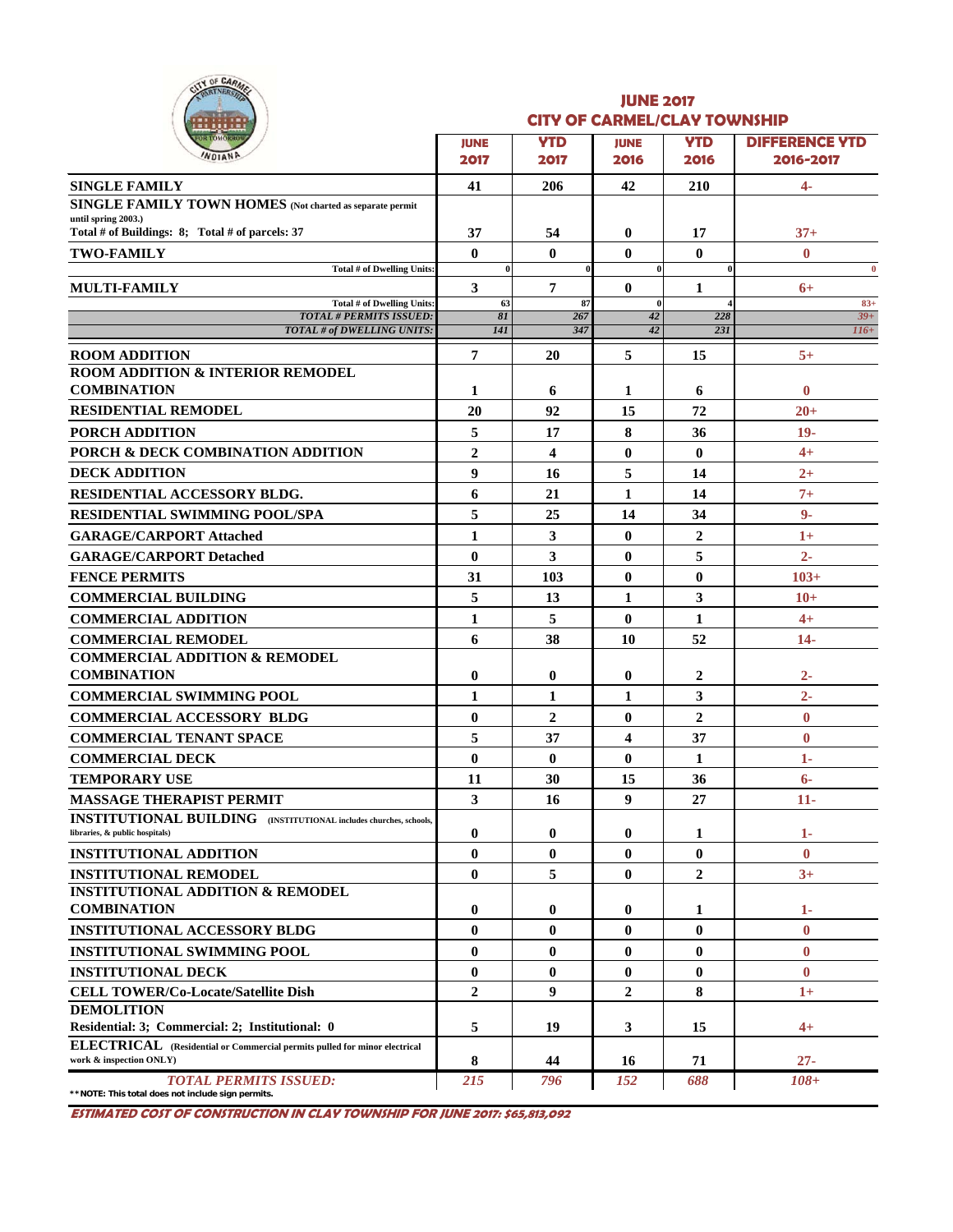# **D.O.C.S. BUILDING & SIGN ACTIVITY JUNE 2017**

| COMMERCIAL, INSTITUTIONAL, & MULTI-FAMILY - NEW STRUCTURES, ACCESSORY BUILDINGS, ADDITIONS, TENANT<br>FINISHES, REMODELS, POOLS, DECKS (Institutional includes churches, schools & libraries)                                                                                                                                                                                                                                                                                                                                                                                    |                             |  |  |  |  |  |  |  |
|----------------------------------------------------------------------------------------------------------------------------------------------------------------------------------------------------------------------------------------------------------------------------------------------------------------------------------------------------------------------------------------------------------------------------------------------------------------------------------------------------------------------------------------------------------------------------------|-----------------------------|--|--|--|--|--|--|--|
|                                                                                                                                                                                                                                                                                                                                                                                                                                                                                                                                                                                  |                             |  |  |  |  |  |  |  |
| <b>Type of Construction</b>                                                                                                                                                                                                                                                                                                                                                                                                                                                                                                                                                      | <b>Total Permits Issued</b> |  |  |  |  |  |  |  |
| <b>PERMITS ISSUED</b><br>• Parkwood Amenity Center, 550 E. 96th St.<br>· Anton Building, 12749 Meeting House Rd.<br>· Village Corner Suites, 1905 S. New Market St.<br>• Carmel Block 3 Office Building, 571 Monon Blvd.<br>· Schiller Law Office, 210 E. Main St.<br>. The Range Pet Lodge, 1045 N. Rangeline Rd.                                                                                                                                                                                                                                                               |                             |  |  |  |  |  |  |  |
| <b>COMMERCIAL NEW BUILDING:</b>                                                                                                                                                                                                                                                                                                                                                                                                                                                                                                                                                  |                             |  |  |  |  |  |  |  |
|                                                                                                                                                                                                                                                                                                                                                                                                                                                                                                                                                                                  |                             |  |  |  |  |  |  |  |
| <b>COMMERCIAL SWIMMING POOL:</b><br>• The Avant, 12890 Old Meridian St.                                                                                                                                                                                                                                                                                                                                                                                                                                                                                                          |                             |  |  |  |  |  |  |  |
| • Expedient Data Center, 701 Congressional Blvd.<br>• Erbert & Gerbert's Sandwich Shop, 102 E. Carmel Dr.<br>· MRI Build Out, 11700 N. Meridian St.<br>. Monon & Main South Restaurant Build-Out, 211 W. Main St.<br>· Allegion, 11805 Pennsylvania St.<br>• Renewal By Anderson, 801 Congressional Blvd.<br>• Encore Sotheby's Suite, 12411 Pennsylvania St.<br>• Allied Solutions, 350 1st Ave. SW<br>• Specified Lighting, 101 E. Carmel Dr. 2 <sup>nd</sup> Floor<br>• Meridian & Main Building 1A, 1438 W. Main St. #105 & #106<br>· Periculum Capital, 4 Center Green #220 |                             |  |  |  |  |  |  |  |
| . One One Six Phase II Building 1 (30 units), 11680 Yale Dr.<br>. One One Six Phase II Building 2 (30 units), 11690 Yale Dr.                                                                                                                                                                                                                                                                                                                                                                                                                                                     |                             |  |  |  |  |  |  |  |

● **Anton Building (3 units),** 12749 Meeting House Rd.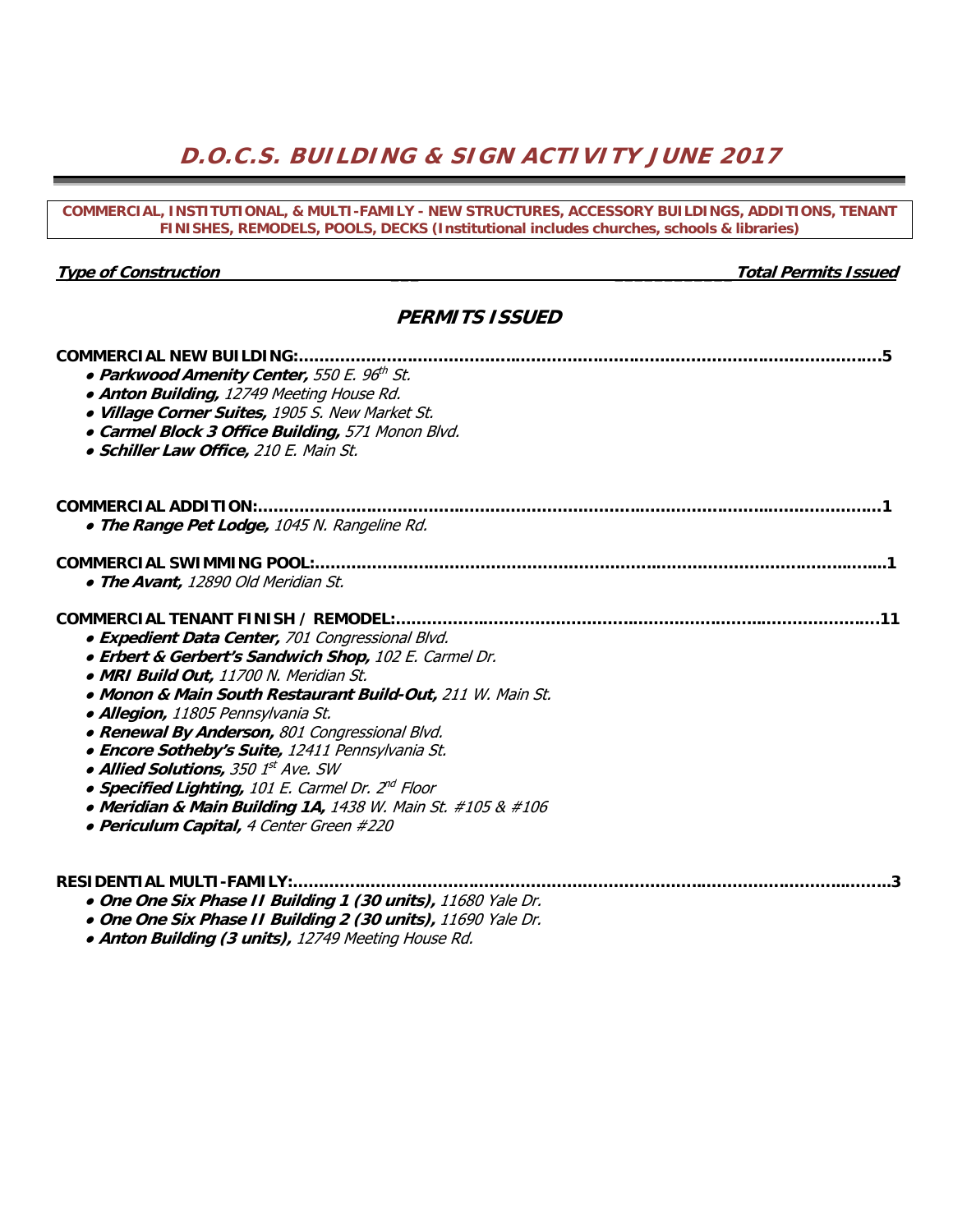## **COMMERCIAL CERTIFICATES OF OCCUPANCY ISSUED**

| <b>COMMERCIAL NEW STRUCTURE:</b>                                         |  |
|--------------------------------------------------------------------------|--|
| · Liberty Fund Headquarters, 11301 N. Meridian St.                       |  |
|                                                                          |  |
| • ININDI, 13450 N. Meridian St.                                          |  |
| • Sprouts Cooking School, 13190 Hazel Dell Parkway                       |  |
| • Katz, Sapper & Miller, 800 E. $96^{\text{th}}$ St. #175                |  |
| · Little Eyes Optometry, 1372 S. Rangeline Rd.                           |  |
| • Tricor Automotive, $3003$ E. $98^{th}$ St. #101                        |  |
| • Regus 1097 Parkwood, 450 E. 96 <sup>th</sup> St. 5 <sup>th</sup> Floor |  |
| · Delta Faucet, 55 E. 111 <sup>th</sup> St.                              |  |
| • Smilecentric, 14560 River Rd. #105                                     |  |

● **Medvet,** 9650 Mayflower Park Dr.

# **D.O.C.S. BUILDING & SIGN ACTIVITY JUNE 2017**

|                                                                                                                                                                  | <b>JUNE 2017</b> | <b>JUNE 2016</b> |
|------------------------------------------------------------------------------------------------------------------------------------------------------------------|------------------|------------------|
| <b>TOTAL BUILDING PERMITS ISSUED:</b> (EXCLUDING Water, Sewer, and Sign Permits)                                                                                 | 215              | 126              |
| <b>TOTAL FENCE PERMITS ISSUED:</b>                                                                                                                               | 31               |                  |
| <b>TOTAL WATER &amp; SEWER PERMITS:</b>                                                                                                                          | 52               | 35               |
| <b>TOTAL SIGN PERMITS:</b> (JUNE not include signs approved for/with the issuance/guidelines of a Temporary Use permit)                                          | 23               | 36               |
| <b>BUILDING INSPECTIONS PERFORMED:</b><br>(The # includes inspections by Urban Forestry; but does not include Carmel Fire Dept. or Code Enforcement inspections) | 628              | 552              |
| <b>BUILDING PLAN REVIEWS:</b><br>(As of Feb. 2008: This # includes inspections plan reviews completed by the Building & Code staff for various permit types)     | 152              | 101              |
| PUBLIC REQUEST FOR INFORMATION (RFI):                                                                                                                            | 90               | 85               |

# **D.O.C.S. NEWS AND NOTES JUNE 2017**

● Mike Hollibaugh and David Littlejohn attended the Places for Bikes Conference June 28-30 in Madison, WI.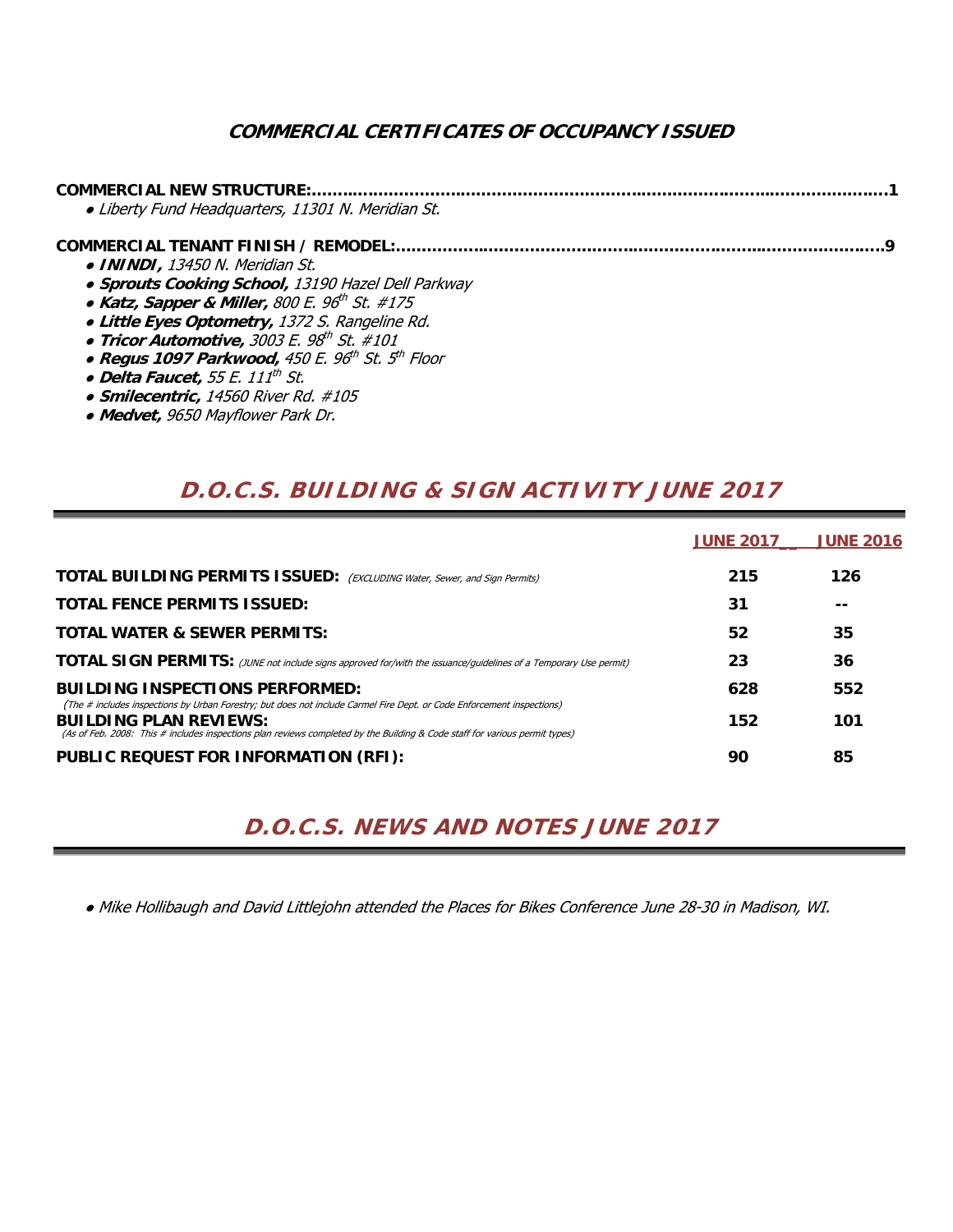## **D.O.C.S. CODE ENFORCEMENT ACTIVITY JUNE 2017**

#### **CODE ENFORCEMENT TASK REPORT SUMMARY FOR JUNE 2017**

| <b>COMPLAINTS RECEIVED</b><br>EMAIL<br>"MY CARMEL" APP<br><b>PHONE</b><br>REFERRAL<br><b>STAFF</b><br>WALK-IN         | <b>TOTAL:</b><br>5<br>16<br>12<br>10<br>0 | <b>INSPECTION STATISTICS</b><br><b>NEW CASES</b><br>INITIAL INSPECTIONS<br>ABATFMFNT<br><b>INITIAL VIOLATION NOTICE</b><br><b>RE-INSPECTIONS</b><br><b>CLOSED CASES</b> |                                    | <b>TOTAL:</b><br>44<br>28<br>4<br>10<br>114<br>54 |
|-----------------------------------------------------------------------------------------------------------------------|-------------------------------------------|-------------------------------------------------------------------------------------------------------------------------------------------------------------------------|------------------------------------|---------------------------------------------------|
| <b>INSPECTIONS BY AREA</b><br><b>NEW CASES</b><br>INITIAL INSPECTIONS<br><b>RE-INSPECTIONS</b><br><b>CLOSED CASES</b> | <b>WEST</b><br>21<br>9                    | <b>CENTRAL</b><br>20<br>15<br>50<br>25                                                                                                                                  | <b>EAST</b><br>17<br>8<br>43<br>20 | <b>TOTAL:</b><br>44<br>28<br>114<br>54            |

### **CODE ENFORCEMENT MONTHLY REPORT FOR JUNE 2017**

| <b>TYPE OF COMPLAINT/VIOLATION</b> | <b>NEW CASES</b> | <b>TYPE OF COMPLAINT/VIOLATION</b>  | <b>NEW CASES</b> |
|------------------------------------|------------------|-------------------------------------|------------------|
| BUILDING CODE VIOLATIONS           |                  | PROPERTY MAINTENANCE                | 5                |
| COMMERCIAL VEHICLE                 |                  | RECREATIONAL VEHICLE                |                  |
| <b>DUMPSTER</b>                    | 0                | RIGHT-OF-WAY OBSTRUCTION            | 0                |
| <b>FARM ANIMALS</b>                | 0                | <b>SIDEWALK</b>                     | 0                |
| <b>FENCE VIOLATION</b>             | 0                | <b>SIGNS</b>                        | 203              |
| <b>GRASS OR WEEDS</b>              | 10               | TRASH/DEBRIS                        |                  |
| <b>HOME OCCUPATION</b>             |                  | UNSAFE BUILDING                     |                  |
| NOISE REGULATIONS                  |                  | VEHICLE ON DISPLAY, ON LAWN OR JUNK |                  |
| OPEN AND ABANDONED                 | 0                | ZONING USE VIOLATIONS               |                  |
| OUTDOOR STORAGE                    | 0                | <b>OTHER</b>                        | q                |
| PARKING IN LAWN/GREENBELT          |                  | <b>TOTAL</b>                        | 248              |
|                                    |                  |                                     |                  |

#### **FORECLOSURE MONITORING SUMMARY FOR JUNE 2017**

| COMPLAINTS RECEIVED      | <b>TOTAL:</b> |
|--------------------------|---------------|
| NEW CASES                |               |
| INITIAL INSPECTIONS      | 5             |
| ABATEMENT                | O             |
| INITIAL VIOLATION NOTICE | 4             |
| RE-INSPECTIONS           | 48            |
| CLOSED CASES             | 3             |

| <b>FORECLOSURE STATISTICS</b> | <b>WEST</b> | <b>CENTRAL</b> | <b>EAST</b> | <b>TOTAL:</b> |
|-------------------------------|-------------|----------------|-------------|---------------|
| <b>NEW CASES</b>              |             | 4              |             |               |
| INITIAL INSPECTIONS           |             |                |             |               |
| RE-INSPECTIONS                | 24          | 14             | 10          | 48            |
| <b>CLOSED CASES</b>           |             |                |             |               |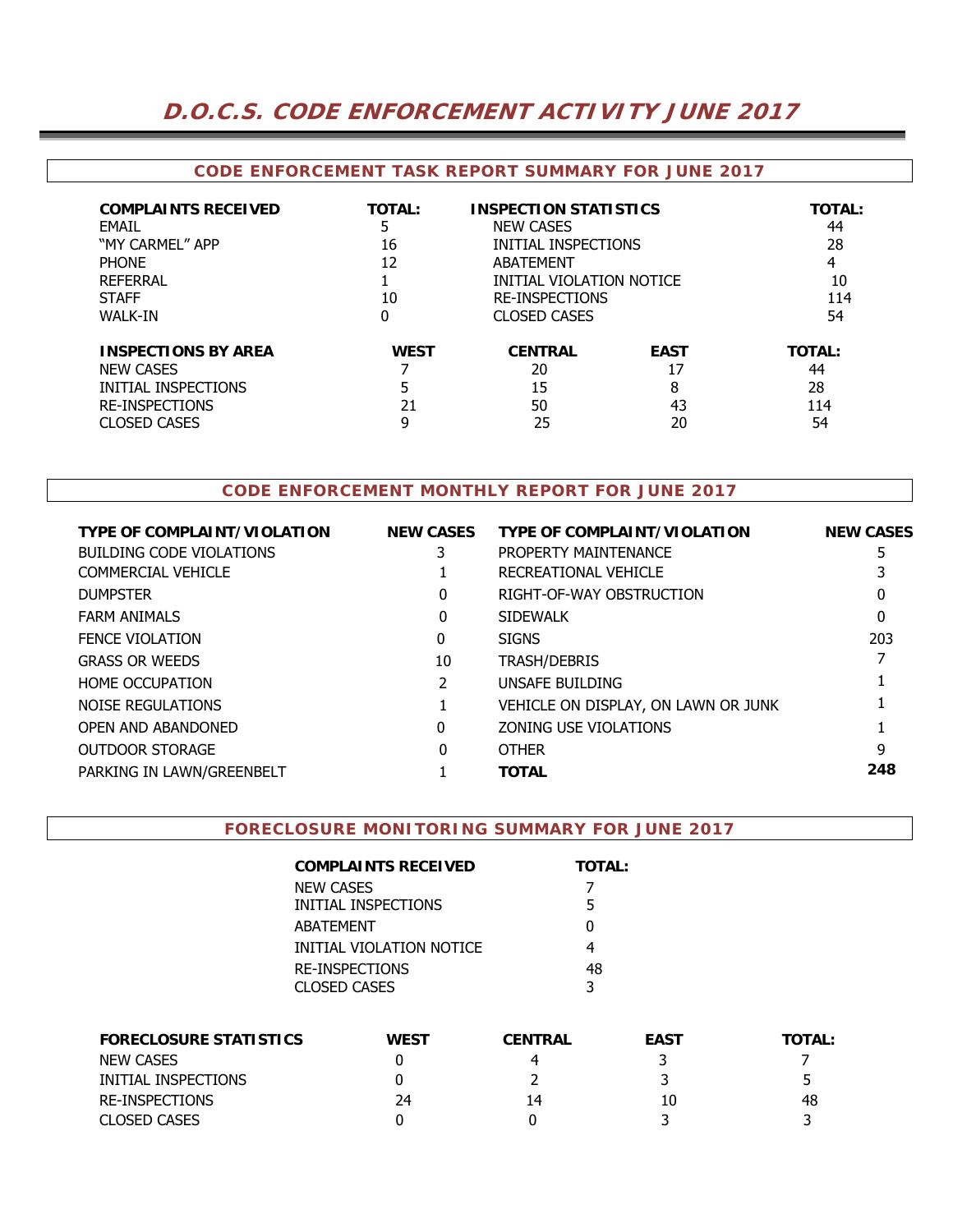#### DEPARTMENT OF COMMUNITY SERVICES INCOME REPORT JUNE 1-30, 2017



| <b>TRANSACTION TYPE:</b>                                                                                                                                                       | <b>TRANSACTIONS:</b> | <b>TRANSACTIONS:</b> |
|--------------------------------------------------------------------------------------------------------------------------------------------------------------------------------|----------------------|----------------------|
| <b>BUILDING PERMITS:</b> [Building permits includes the fee for full Certificate of Occupancy (C/O) or Substantial<br>Completion (C.S.C.) that will be issued, when required.] | 134                  | \$<br>381,273.14     |
| <b>DEMOLITION PERMITS:</b>                                                                                                                                                     | 6                    | \$<br>1,869.00       |
| ELECTRICAL PERMITS: (Separate electrical/meter inspections-no other work being done.)                                                                                          | 5                    | \$<br>477.00         |
| <b>LATE FEES:</b>                                                                                                                                                              | 0                    | \$                   |
| <b>MASSAGE THERAPIST PERMITS/RENEWALS:</b>                                                                                                                                     | 4                    | \$<br>80.00          |
| RE-INSPECTION, ADDITIONAL INSPECTION, AND/OR TEMPORARY C/O /<br>C.S.C. FEES:                                                                                                   | 64                   | \$<br>12,579.48      |
| PLAN AMENDMENT: (COMMERCIAL/INSTITUTIONAL)                                                                                                                                     | 0                    | \$                   |
| PLAN AMENDMENT: (RESIDENTIAL)                                                                                                                                                  | 1                    | \$<br>172.50         |
| <b>SPECIAL EVENT PERMITS:</b>                                                                                                                                                  | 6                    | \$<br>1,615.00       |
| TEMPORARY USE PERMITS/EXTENSIONS:                                                                                                                                              | 1                    | \$<br>472.00         |
| <b>APPEALS:</b>                                                                                                                                                                | 0                    | \$                   |
| <b>DUPLICATE PLACARDS:</b>                                                                                                                                                     | 6                    | \$<br>114.00         |
| <b>FENCE PERMITS:</b>                                                                                                                                                          | 28                   | \$<br>1,332.00       |
| <b>FENCE LIABILITY WAIVER:</b>                                                                                                                                                 | 23                   | \$<br>361.00         |
| <b>ABATEMENT:</b>                                                                                                                                                              | 0                    | \$                   |
| ADLS:                                                                                                                                                                          | 1                    | \$<br>1,044.00       |
| <b>ADLS AMENDMENT:</b>                                                                                                                                                         | 2                    | \$<br>1,388.00       |
| <b>COMMITMENT AMENDMENT:</b>                                                                                                                                                   | 1                    | \$<br>1,337.00       |
| <b>DEVELOPMENT PLAN:</b>                                                                                                                                                       | 1                    | \$<br>1,372.44       |
| <b>DEVELOPMENT PLAN AMENDMENT:</b>                                                                                                                                             | 2                    | \$                   |
|                                                                                                                                                                                |                      | \$<br>4,200.56       |
| <b>HPR REVIEW:</b>                                                                                                                                                             | 0                    | -                    |
| <b>ORDINANCE AMENDMENT:</b>                                                                                                                                                    | 0                    | \$<br>٠              |
| <b>PLAT VACATE:</b>                                                                                                                                                            | 0                    | \$                   |
| <b>PRIMARY PLAT:</b>                                                                                                                                                           | 0                    | \$                   |
| PRIMARY PLAT AMENDMENT:                                                                                                                                                        | 0                    | \$                   |
| <b>PUD ORDINANCES:</b>                                                                                                                                                         | 1                    | \$<br>3,806.00       |
| <b>REZONE:</b>                                                                                                                                                                 | 0                    | \$                   |
| <b>SDR SITE PLAN REVIEW:</b>                                                                                                                                                   | 1                    | \$<br>167.00         |
| <b>SECONDARY PLAT/REPLAT:</b>                                                                                                                                                  | 1                    | \$<br>6,288.00       |
| <b>SUBDIVISION WAIVER:</b>                                                                                                                                                     | 0                    | \$                   |
| <b>MISC. ZONING WAIVER:</b>                                                                                                                                                    | 1                    | \$<br>1,044.00       |
| <b>TAC ONLY:</b>                                                                                                                                                               | $\Omega$             | \$                   |
| <b>DEVELOPMENT STANDARDS VARIANCE:</b>                                                                                                                                         | 2                    | \$<br>4,523.00       |
| <b>HEARING OFFICER REVIEW:</b>                                                                                                                                                 | 2                    | \$<br>866.00         |
| <b>SPECIAL EXCEPTION VARIANCE:</b>                                                                                                                                             | 0                    | \$                   |
| <b>SPECIAL USES: (Includes Special Use Amendments)</b>                                                                                                                         | 0                    | \$                   |
| <b>USE VARIANCE:</b>                                                                                                                                                           | 0                    | \$                   |
| <b>SIGN PERMITS:</b>                                                                                                                                                           | 21                   | \$<br>7,375.61       |
| <b>ZONING DETAILS/LETTER:</b>                                                                                                                                                  | 0                    | \$                   |
| PARK & RECREATION IMPACT FEE: (PRIF)                                                                                                                                           | 80                   | \$<br>194,354.00     |
| <b>TOTALS:</b>                                                                                                                                                                 |                      |                      |
| <b>GENERAL FUND #101:</b>                                                                                                                                                      |                      | \$<br>433,756.73     |
| PRIF ACCOUNT # 106:                                                                                                                                                            |                      | \$<br>194,354.00     |
| <b>UTILITY FEES: (Sewer/Water permits)</b>                                                                                                                                     |                      | \$<br>172,077.00     |
| <b>TOTAL DEPOSIT:</b>                                                                                                                                                          |                      | \$<br>800,187.73     |
| Last Month's General Fund Deposit:                                                                                                                                             |                      | \$<br>185,500.52     |
| <b>Last Month's Total Deposit:</b>                                                                                                                                             |                      | \$<br>519,134.52     |

**NOTE: Receipts were deposited for 22 business days this month.**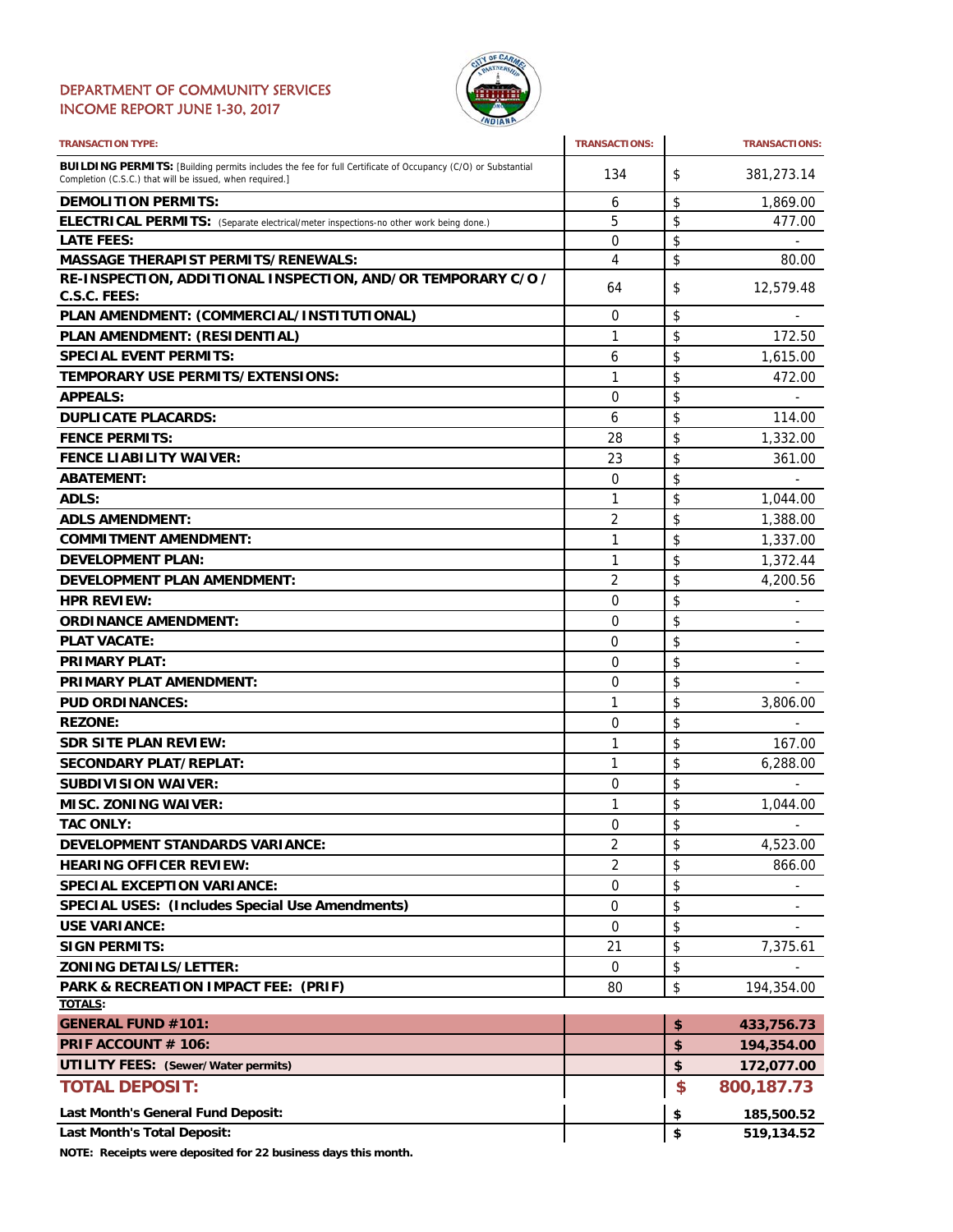#### Date: 7/6/2017

| Issue<br>Date | <b>Status</b> | Permit<br><b>NO</b> | $L_{01}$ | Subdiv Name                                 | <b>Property Address</b>                                 | Permit Type Description             | Estimated<br>Cost of<br>Construction | Sq Ft          | <b>Contractor Name</b>                                    | <b>Contractor Address</b>       | Cont.City           | Cont.<br>State | Cont.<br>Zip | Cont.Phone     | Propety Owner (as listed<br>per applicant) | Owner Adrs                      | Owner City                   | Owner<br>State | Owner<br>Zip |
|---------------|---------------|---------------------|----------|---------------------------------------------|---------------------------------------------------------|-------------------------------------|--------------------------------------|----------------|-----------------------------------------------------------|---------------------------------|---------------------|----------------|--------------|----------------|--------------------------------------------|---------------------------------|------------------------------|----------------|--------------|
| 06/01/17      |               | 7050220             | 62       |                                             | 1091 LAURELWOOD                                         | RESIDENTIAL ACCESSORY STRUCTURE     | \$120,000                            | 814            | JOHN EATON HOMES                                          | 1101 CENTRAL AVE                | <b>INDIANAPOLIS</b> |                | 46202        | 317) 602-7220  | SMITH, ANTHONY & GEORGETTE                 | 1091 LAURELWOOD DR              | CARMEL                       |                | 46032        |
|               |               | 7050221             |          | OSTER GROVE                                 | 13166 BROOKSHIRE PKWY                                   | RESIDENTIAL REMODEI                 | \$86,944                             | 192            | <b>IFESTYLE GROUP, THE</b>                                | 6230 SOUTHEASTERN AVE           | NDIANAPOLIS         |                | 46203        | 317) 352-9022  | <b>CARRINGTON, TRICIA</b>                  | 3166 BROOKSHIRE PARKWAY         | <b>ARMEL</b>                 |                | 46033        |
|               |               | 7050226             |          | <b>ILLAGE OF WESTCLAY</b>                   | 1799 BI YTHE ST                                         | RESIDENTIAL SINGLE FAMILY DWELLING  | \$675,000                            | 7.431          | PULTE HOMES OF INDIANA                                    | 11590 N MERIDIAN ST #530        | CARMEL              |                | 46032        | 317) 575-2350  | <b>UITE HOMES</b>                          | 1690 N MERIDIAN ST #530         | CARMEL                       |                | 46032        |
|               |               | 7050227             |          | UNSET HEIGHTS                               | 1615 NORRISTON DR                                       | RESIDENTIAL ADDITION AND REMODEL    | \$80,000                             | 310            | DYMOND, MARSHALL                                          | 1615 NORRISTON DR               | <b>INDIANAPOLIS</b> |                | 46280        | 317) 844-4690  | YMOND, MARSHALL & DEONNE                   | 615 NORRISTON DR                | <b>NDIANAPOLIS</b>           |                | 46280        |
|               |               | 7050235             |          | HE PRESERVE AT BEAR CREEK                   | <b>4497 EVERGREEN TRAIL</b>                             | RESIDENTIAL SINGLE FAMILY DWELLING  | \$395,000                            | 5.360          | PULTE HOMES OF INDIANA                                    | 11590 N MERIDIAN ST #530        | ARMEL               |                | 46032        | 317) 575-2350  | <b>UITE HOMES</b>                          | 1590 MERIDIAN ST N #530         | CARMEL                       |                | 46032        |
|               |               | 7060010             |          | <b>ACKSON'S GRANT ON WILLIAMS CR</b>        | 525 STABLESIDE LN                                       | FENCE PERMIT/INSPECTION             | \$0                                  | $\sqrt{2}$     | AWARDS FENCE                                              | 20951 RIVERWOOD AVE             | NORI ESVILLI        |                | 46062        |                | <b>UCAS, RAYMOND</b>                       | <b>25 STABLESIDE LANE</b>       | ARMEI                        |                | 46032        |
| 06/02/17      |               | 7050121             |          | ACKSON'S GRANT ON WILLIAMS CR               | 12339 JACKSONS GRANT BLVD                               | FENCE PERMIT/INSPECTION             | \$0                                  | $\Omega$       | GLIDDEN FENCE CO. INC                                     | PO BOX 481                      | WESTFIELD           |                | 46074        | (317) 867-5140 | ANDREW AND PATRICIA CHESTER                | 2339 JACKSON'S GRANT BLVD       | CARMEL                       |                | 46032        |
|               |               | 7050185             |          | <b>GRAND AND MAIN</b>                       | 12897 GRAND BLVD                                        | <b>RESIDENTIAL TOWNHOME</b>         | \$150,000                            | 2.965          | CALATI ANTIC HOMES OF INDIANA                             | 9025 NORTH RIVER RD, SUITE 100  | <b>VDIANAPOLIS</b>  |                | 46240        | 317) 846-2783  | CALATLANTIC HOMES OF INDIANA INC           | 025 NORTH RIVER RD, SUITE 100   | <b>NDIANAPOLIS</b>           |                | 46240        |
|               |               | 17050187            |          | <b>GRAND AND MAIN</b>                       | 12895 GRAND BLVD                                        | RESIDENTIAI TOWNHOME                | \$150,000                            | 2.754          | CALATLANTIC HOMES OF INDIANA                              | 9025 NORTH RIVER RD. SUITE 100  | <b>VDIANAPOLIS</b>  |                | 46240        | 317) 846-2783  | CALATI ANTIC HOMES                         | 025 N RIVER RD                  | <b>NDIANAPOLIS</b>           |                | 46240        |
|               |               | 7050189             |          | <b>GRAND AND MAIN</b>                       | 12893 GRAND BLVD                                        | RESIDENTIAL TOWNHOME                | \$150,000                            | 2754           | CALATLANTIC HOMES OF INDIANA                              | 9025 NORTH RIVER RD, SUITE 100  | <b>JDIANAPOLIS</b>  |                | 46240        | 317) 846-2783  | CALATLANTIC HOMES                          | 025 N RIVER RD                  | NDIANAPOLIS                  |                | 46240        |
|               |               | 7050191             |          | <b>GRAND AND MAIN</b>                       | 12891 GRAND BLVD                                        | RESIDENTIAL TOWNHOME                | \$150,000                            | 3.018          | CALATLANTIC HOMES OF INDIANA                              | 9025 NORTH RIVER RD, SUITE 100  | NDIANAPOLIS         |                | 46240        | 317) 846-2783  | CALATLANTIC HOMES OF INDIANA INC           | 025 NORTH RIVER RD, SUITE 100   | NDIANAPOLIS                  |                | 46240        |
|               |               | 7050236             |          | <b>BERDEEN BEND</b>                         | 12864 BIRKENSTOCK ST                                    | RESIDENTIAL DECK ADDITION           | \$25,000                             | 360            | <b>BBG CONSTRUCTION</b>                                   | 5034 DECLARATION DR             | WESTFIELD           |                | 46074        | 317) 250-8522  | UMNERS, TALBOTT E & CHERYL H               | 2864 BIRKENSTOCK ST             | CARMEL                       |                | 46032        |
|               |               | 7050248             |          | SHMOOR                                      | 12978 MOORLAND LN                                       | RESIDENTIAL SINGLE FAMILY DWELLING  | \$300,000                            | 8.312          | CALATLANTIC HOMES OF INDIANA                              | 9025 NORTH RIVER RD, SUITE 100  | <b>NDIANAPOLIS</b>  |                | 46240        | 317) 846-2783  | CALATLANTIC HOMES OF INDIANA INC           | 025 NORTH RIVER RD, SUITE 100   | <b>NDIANAPOLIS</b>           |                | 46240        |
|               |               | 7050252             |          | <b>GRAND AND MAIN</b>                       | 12907 GRAND BLVD                                        | <b>RESIDENTIAL TOWNHOME</b>         | \$130,000                            | 2.533          | CALATI ANTIC HOMES OF INDIANA                             | 9025 NORTH RIVER RD, SUITE 100  | <b>DIANAPOLIS</b>   |                | 46240        | 317) 846-2783  | ALATI ANTIC HOMES OF INDIANA INC           | 025 NORTH RIVER RD, SUITE 100   | NDIANAPOLIS                  |                | 46240        |
|               |               | 17050254            |          | <b>GRAND AND MAIN</b>                       | 12905 GRAND BLVD                                        | <b>RESIDENTIAL TOWNHOME</b>         | \$130,000                            | 2.754          | CALATI ANTIC HOMES OF INDIANA                             | 9025 NORTH RIVER RD SLIITE 10   | <b>VDIANAPOLIS</b>  |                | 46240        | 317) 846-2783  | CALATLANTIC HOMES                          | 9025 N RIVER RD                 | NDIANAPOLIS                  |                | 46240        |
|               |               | 7050256             |          | <b>GRAND AND MAIN</b>                       | 12903 GRAND BLVD                                        | <b>RESIDENTIAL TOWNHOME</b>         | \$130,000                            | 2.754          | CALATLANTIC HOMES OF INDIANA                              | 9025 NORTH RIVER RD, SUITE 100  | <b>JDIANAPOLIS</b>  |                | 46240        | 317) 846-2783  | CALATLANTIC HOMES                          | 9025 N RIVER RD                 | <b>NDIANAPOLIS</b>           |                | 46240        |
|               |               | 7050258             |          | <b>GRAND AND MAIN</b>                       | 12901 GRAND BLVD                                        | <b>RESIDENTIAL TOWNHOME</b>         | \$130,000                            | 3.007          | CALATLANTIC HOMES OF INDIANA                              | 9025 NORTH RIVER RD, SUITE 100  | <b>CONDICATION</b>  |                | 46240        | 317) 846-2783  | CALATI ANTIC HOMES                         | 9025 N RIVER RD                 | <b>NDIANAPOLIS</b>           |                | 46240        |
|               |               | 7060013             |          | <b>HOME PLACE</b>                           | 915 E 108 ST                                            | <b>I ECTRICAL PERMIT/INSPECTION</b> | \$0                                  | $\overline{0}$ | <b>ACE ELECTRIC</b>                                       | 10846 MEADOWLAKE DR             | <b>NDIANAPOLIS</b>  |                | 16229        |                | <b>TING, JON</b>                           | 915 E 108TH ST                  | <b>NDIANAPOLIS</b>           |                | 46280        |
|               |               | 7060015             |          | ADDI FBROOK AT SHELBORNE                    | 11973 COPPERFIELD DR                                    | FENCE PERMIT/INSPECTION             | \$0                                  | $\sim$         | BULLSEYE FENCE DESIGN INC.                                | PO BOX 941                      | <b>NOBLESVILLE</b>  |                | 46061-0941   | 317) 774-0197  | <b>GIORGIO ZANOTTI</b>                     | 11973 COPPERFIELD DR            | <b>CARMEL</b>                |                | 46032        |
| 06/05/17      |               | 7050009             |          | <b>ILLAGE OF WESTCLAY</b>                   | 13027 TRADD ST                                          | <b>RESIDENTIAL REMODEL</b>          | \$45,000                             | 513            | <b>EXEMPLAR CONSTRUCTION</b>                              | PO BOX 160                      | <b>NOBLESVILLE</b>  |                | 46060        | 317) 450-5047  | UBEK, MICHAEL                              | 13027 TRADD ST                  | CARMEL                       |                | 46032        |
|               |               | 7050154             |          |                                             | 701 CONGRESSIONAL BLVD - DATA CENTER COMMERCIAL REMODEL |                                     | \$3,500,000                          | 7.152          | TZEL ENGINEER AND BUILD                                   | 205 W WATER ST                  | <b>SAXONRURG</b>    |                | 16056        | 724) 524-1280  | ECHNOLOGY CENTER ASSOC LTD                 | 1711 PENNSYLVANIA ST N #200     | ARMEI                        |                | 46032        |
|               |               | 7050183             |          | <b>MOFFITT FARM AT PRAIRIE VIEW</b>         | 5922 SILAS MOFFITT WAY                                  | RESIDENTIAL ACCESSORY STRUCTURE     | \$50,000                             | 492            | <b>HE SMART PERGOLA</b>                                   | 12958 BRIGHTON AVE              | CARMEL              |                | 46032        |                | <b>RUBIN, ADAM &amp; KIRSTEN</b>           | <b>922 SILAS MOFFITT WAY</b>    | CARMEL                       |                | 46033        |
|               |               | 17050200            |          |                                             | 4140 E 96 ST                                            | TEMPORARY USE SPECIAL EVENT         | \$0                                  | $\Omega$       | PENSKE HONDA                                              | 4140 96TH ST F                  | <b>INDIANAPOLIS</b> |                | 46240        | (317) 817-0290 | <b>PENSKE HONDA</b>                        | 4140 96TH ST F                  | NDIANAPOLIS                  |                | 46240        |
|               |               | 17050201            |          |                                             | 3210 E 96 ST                                            | TEMPORARY USE SPECIAL EVENT         | \$0                                  | $\Omega$       | PENSKE CHEVROLET                                          | 3210 96TH ST E                  | <b>INDIANAPOLIS</b> |                | 46240        | 317) 817-0290  | YOUNG REALTY                               | 3210 E 96TH ST. INDIANAPOLIS 4  | CARMEL                       |                |              |
|               |               | 7050244             |          | <b>ILLAGE OF WESTCLAY</b>                   | 2253 GREENCROFT ST                                      | RESIDENTIAL SINGLE FAMILY DWELLING  | \$274,000                            | 5.063          | <b>ESTRIDGE HOMES</b>                                     | <b>2965 OLD MERIDIAN STREET</b> | CARMEL              |                | 46032        |                | ILLAGE LOTS, LLC                           | 12884 BROAD ST                  | CARMEL                       |                | 46032        |
|               |               | 7050293             |          | <b>NESTMONT</b>                             | 14011 DANUBE DR                                         | RESIDENTIAL DECK ADDITION           | \$13,683                             | 530            | PRICE, CHRIS & CHELSEA                                    | 14011 DANUBE DR                 | CARMEL              |                | 16032        | 740) 497-0655  | PRICE, CHRIS & CHELSEA                     | 14011 DANUBE DF                 | CARMEL                       |                | 46032        |
|               |               | 17060001            |          |                                             | 21 RANGE LINE RD N                                      | TEMPORARY USE SPECIAL EVENT         | \$0                                  | $\sim$         | ST CHRISTOPHERS CHURCH                                    | 1440 W MAIN ST                  | CARMEL              |                | 46032        |                | PNC BANK                                   | 1 RANGE LINE RD                 | <b>ARME</b>                  |                | 46033        |
|               |               | 7060002             |          | <b>SHTON</b>                                | 5550 DOVER DR                                           | FENCE PERMIT/INSPECTION             | \$0                                  | $\Omega$       | <b>FENCE EXPRESS</b>                                      | 14214 CALMING WATERS            | <b>ISHERS</b>       |                | 46037        |                | <b>BJORN HANSSON</b>                       | 550 DOVER DR                    | CARMEL                       |                | 46033        |
|               |               | 8100807             |          | <b>ROOKFIFI D</b>                           | 12428 WINDRUSH WAY                                      | FENCE PERMIT/INSPECTION             | - \$0                                | $\Omega$       | BULLSEYE FENCE DESIGN INC.                                | PO BOX 941                      | NOBLESVILLE         |                | 46061-0941   | 317) 774-0197  | <b>PHILLIP CLEM</b>                        | 12428 WINDRLISH WAY             | <b>ARMEL</b>                 |                | 46033        |
|               |               | 7060019             |          | PRING MILL PLACE                            | 10923 SPRING MILL LN                                    | FENCE PERMIT/INSPECTION             | \$0                                  | $\Omega$       | AFFORDABLE FENCE BUILDERS                                 | 6023 E 26TH ST                  | NCIANAPOLIS         |                | 16219        |                | CONRAD EDWARDS                             | 0923 SPRING MILL LANE           | CARMEL                       |                | 46032        |
|               |               | 7060022             |          | <b>OSTER ESTATES</b>                        | 3111 JASON ST                                           | FENCE PERMIT/INSPECTION             | \$0                                  | $\overline{0}$ | AMERIFENCE                                                | 4340 HULL STREET                | <b>INDIANAPOLIS</b> |                | 46226        |                | <b>UIS NUNEZ</b>                           | <b>111 JASON STREET</b>         | CARMEL                       |                | 46033        |
| 06/06/17      |               | 7050082             |          | UN MUNDY ONE TWO THREE                      | 10725 N MICHIGAN RD                                     | <b>GENERAL TEMPORARY USE</b>        | \$0                                  | $\Omega$       | <b>USA FIREWORKS</b>                                      | 7800 RECORDS ST STE A           | <b>INDIANAPOLIS</b> |                | 46226        | (317) 352-5993 | 106 MICHIGAN REALTY LLC                    | 10689 PENNSYLVANIA ST N STE 100 | <b>INDIANAPOLIS</b>          |                | 46280        |
|               |               | 7050083             |          |                                             | 102 F CARMEL DR                                         | COMMERCIAL TENANT FINISH            | \$175,000                            | 1.327          | SPECTRA BUILDING GROUP                                    | 6203 FERMAN AVE                 | MAPLE LAKE          |                | 55358        | 612) 385-8410  | INEBERG GROUP LLC                          | CARMEL DR E STE 200             | CARMEL                       |                | 46032        |
|               |               | 7050084             |          |                                             | 1235 KEYSTONE WAY                                       | <b>GENERAL TEMPORARY USE</b>        | \$0                                  | $\Omega$       | <b>USA FIREWORKS</b>                                      | 7800 RECORDS ST STE A           | NDIANAPOLIS         |                | 46226        | 317) 352-5993  | RAMCO GERSHENSON INC                       | 675 WEST LANE AVE               | <b>JPPER</b><br>ARLINGTON    |                | 43221        |
|               |               | 7050089             |          |                                             | 731 S RANGE LINE RD                                     | TEMPORARY USE SPECIAL EVENT         | \$0                                  | $\Omega$       | GMR MARKENTING LLC-WEBER GR 5000 S TOWNE                  |                                 | NFW BFRI IN         |                | 53151        | 262) 780-6164  | <b>MOHAWK INVESTMENTS LLC</b>              | 12430 BELLINGRATH ST            | CARMEL                       |                | 46032        |
|               |               | 7050148             |          | HERRY TREE GROVE                            | 6458 BRAUER LN                                          | RESIDENTIAL REMODEL                 | \$33,969                             | 599            | CMH BUILDERS INC                                          | 8847 COMMERCE PARK PLACE        | NDIANAPOLIS         |                | 16268        | 317) 714-6536  | ALGADO, JUAN C                             | 6458 BRAUER LANE                | CARMEL                       |                | 46032        |
|               |               | 17050149            |          | HE MEADOWS AT THE LEGACY                    | 14124 KNIGHTSTOWN WAY                                   | RESIDENTIAL REMODE                  | \$45,311                             | 1,013          | CMH BUILDERS INC                                          | 8847 COMMERCE PARK PLACE        | <b>INDIANAPOLIS</b> |                | 46268        | (317) 714-6536 | <b>BEARD, MATT &amp; CHERYL</b>            | 14124 KNIGHTSTOWN WAY           | CARMEL                       |                | 46033        |
|               |               | 7050199             |          | <b><i>MERCHANTS' POINTE SUBDIVISION</i></b> | 2293 E 116 ST                                           | <b>GENERAL TEMPORARY USE</b>        | \$0                                  | $\Omega$       | AAA FIREWORKS INC.                                        | PO BOX 2                        | WESTFIELD           |                | 46074        | (317) 509-6429 | <b>IURD INDIANA, LLC</b>                   | 2000 FULLER RD                  | <b><i>NEST DES</i></b>       |                | 50265        |
| 06/07/17      |               | 17040171            |          |                                             | 210 E MAIN ST                                           | COMMERCIAL NEW STRUCTURE            | \$1,000,000                          | 8,500          | HOME PRO IMPROVEMENT                                      | 330 E 86TH ST                   | <b>INDIANAPOLIS</b> |                | 46240        | (317) 985-0676 | <b>MSCG, LLC</b>                           | 3470 ALLISON POINTE BLVD #222   | <b>MOINES</b><br>NDIANAPOLIS |                | 46250        |
|               |               | 7050207             |          |                                             | 11700 N MERIDIAN ST - MRI                               | COMMERCIAL REMODE                   | \$545,800                            | 1.000          | <b>MESSER CONSTRUCTION</b>                                | 2445 N MERIDIAN ST              | <b>INDIANAPOLIS</b> |                | 46208        | 317) 576-9250  | HEALTH NORTH HOSPITAL                      | 1700 MERIDIAN ST N              | CARMEL                       |                | 46032        |
|               |               | 17050246            |          | ONRAR AT MONON LAKE                         | 10130 SOLACE LN                                         | RESIDENTIAL SINGLE FAMILY DWELLING  | \$317,727                            | 3.961          | M/I HOMES                                                 | 8500 KEYSTONE CROSSING          | <b>INDIANAPOLIS</b> |                | 46240        | 317) 255-9900  | <b>MIHOMES</b>                             | 3500 KEYSTONE CROSSING STE 590  | <b>INDIANAPOLIS</b>          |                | 46240        |
|               |               | 7050250             |          | <b>OVERBROOK FARMS</b>                      | 14342 OVERBROOK DR                                      | RESIDENTIAL SINGLE FAMILY DWELLING  | \$495.634                            | 9.382          | <b>FISCHER HOMES</b>                                      | 6602 E. 75TH ST STE 400         | <b>INDIANAPOLIS</b> |                | 46250        | 317) 348-2500  | <b>ISCHER HOMES</b>                        | 6602 E. 75TH ST STE 400         | <b>NDIANAPOLIS</b>           |                | 46250        |
|               |               | 7050265             |          | <b>ACKSON'S GRANT ON WILLIAMS CR</b>        | 1259 FRENZEL PKWY                                       | RESIDENTIAL SINGLE FAMILY DWELLING  | \$648,200                            | 6.508          | <b>EXECUTIVE HOMES CONSTRUCTIC 1016 THIRD AVE SW #206</b> |                                 | CARMEL              |                | 16032        |                | OCASCIO, DANIEL & KATHY                    | 1259 FRENZEL PARKWAY            | CARME                        |                | 46032        |
|               |               | 7050269             |          | ACKSON'S GRANT ON WILLIAMS CR               | 492 DYLAN DR                                            | RESIDENTIAL SINGLE FAMILY DWELLING  | \$575,000                            | 5,376          | HOMES BY MCKENZIE                                         | 4631 LISBORN DR                 | CARMEL              |                | 46033        |                | HOMES BY MCKENZIE                          | 4631 LISBORN DR                 | CARMEL                       |                | 46033        |
|               |               | 7050292             |          | NEWARK                                      | 1051 OSWEGO RD                                          | RESIDENTIAL SINGLE FAMILY DWELLING  | \$400,000                            | 4,821          | SIGMA BUILDERS                                            | 4630 LISBORN DRIVE              | CARMEL              |                | 46032        |                | SIGMA BUILDERS                             | <b>4630 LISBORN DRIVE</b>       | CARMEL                       |                | 46032        |
|               |               | 7060003             |          | <b>NFWARK</b>                               | 731 S RANGE LINE RD                                     | TEMPORARY USE SPECIAL EVENT         | \$0                                  | $\Omega$       | A CLASSIC RENTAL                                          | 1333 E 86TH ST                  | <b>INDIANAPOLIS</b> |                | 16240        | 317) 253-0586  | MOHAWK INVESTMENTS LLC                     | 2430 BELLINGRATH ST             | <b>ARMEL</b>                 |                | 46032        |
|               |               | 7060004             |          | HE MEADOWS AT THE LEGACY                    | 14148 KNIGHTSTOWN WAY                                   | RESIDENTIAL REMODEL                 | \$20,000                             | 900            | MY AWESOME BASEMENT, INC                                  | PO BOX 431                      | <b>FAIRLAND</b>     |                | 16126        |                | <b>GLASS, CAROLINE</b>                     | 4148 KNIGHTSTOWN WAY            | CARMEI                       |                | 46032        |
|               |               | 7060005             |          | COOL CREEK NORTH                            | 1219 DRIFTWOOD DR                                       | RESIDENTIAL ADDITION-ROOM(S)        | \$60,000                             | 360            | RL HAHN RESIDENTIAL                                       | 2739 BARBANO CT                 | CARMEL              |                | 46032        |                | SHIVLEY, SCOTT & DEBBIE                    | 219 DRIFTWOOD DR                | CARMEL                       |                | 46033        |
|               |               |                     |          |                                             | <b>Total Permits: 215</b>                               |                                     |                                      |                | <b>Total Estimated Cost of Construction:</b>              | \$65,813,092.00                 |                     |                |              | Total Sq.Ft.:  | 768,494                                    |                                 |                              |                |              |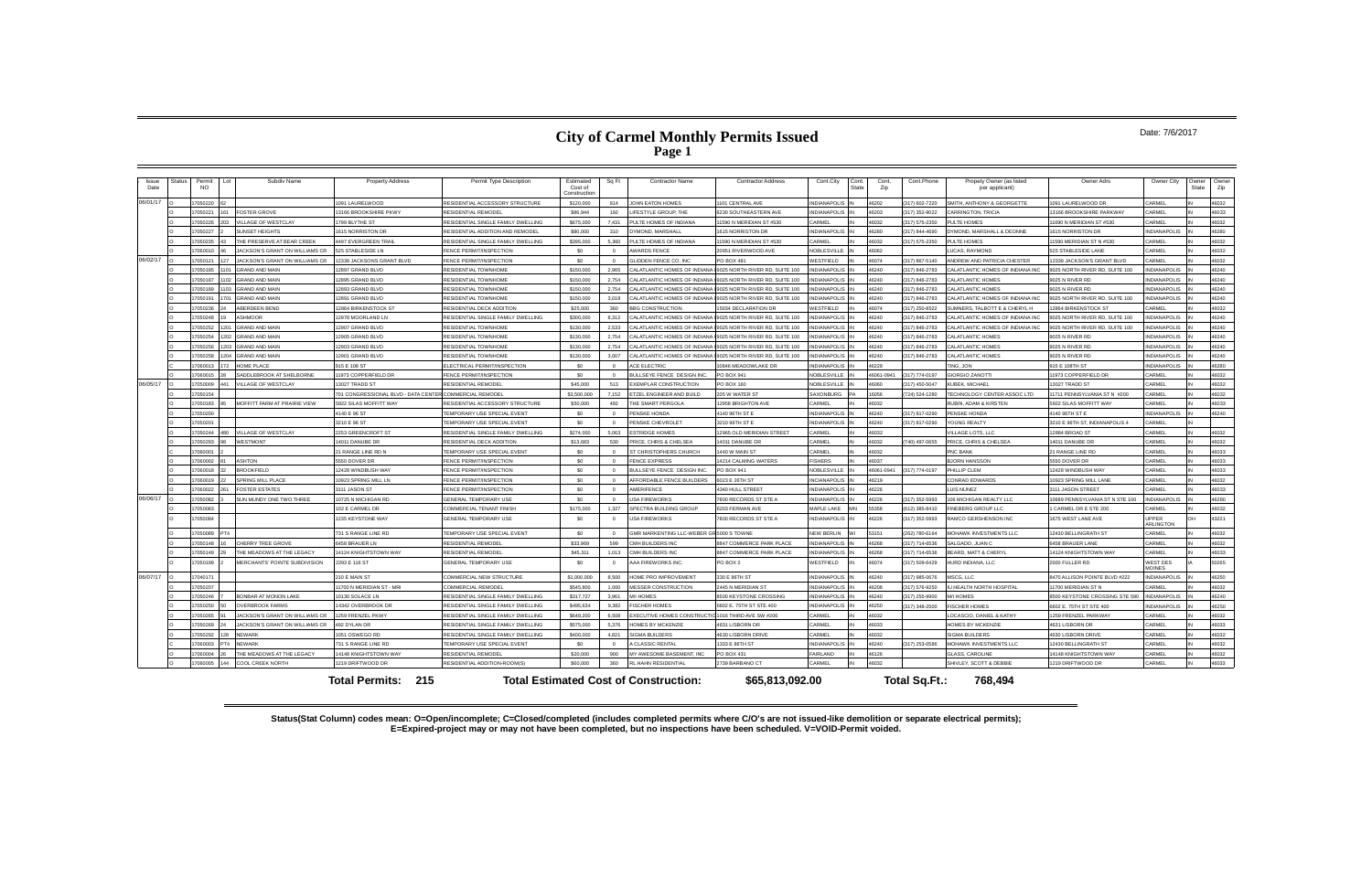#### Date: 7/6/2017

| Issue<br>Date | <b>Status</b> | Permit<br><b>NO</b> | $L_{01}$   | Subdiv Name                               | <b>Property Address</b>                                        | Permit Type Description            | Estimated<br>Cost of<br>Construction | Sq Ft          | <b>Contractor Name</b>                       | <b>Contractor Address</b>      | Cont.City           | Cont.<br>State | Cont.<br>Zip | Cont.Phone     | Propety Owner (as listed<br>per applicant) | Owner Adrs                         | Owner City          | Owner<br>State | Owner<br>Zip |
|---------------|---------------|---------------------|------------|-------------------------------------------|----------------------------------------------------------------|------------------------------------|--------------------------------------|----------------|----------------------------------------------|--------------------------------|---------------------|----------------|--------------|----------------|--------------------------------------------|------------------------------------|---------------------|----------------|--------------|
| 06/07/17      |               | 17060049            |            |                                           | 522 S RANGE LINE RD                                            | <b>DEMOLITION</b>                  | \$0                                  | $\Omega$       | <b>DENNEY EXCAVATING</b>                     | 2031 S. BELMONT                | <b>INDIANAPOLIS</b> |                | 46221        | 317) 423-0738  | <b>MIDTOWN EAST BLOCK 3</b>                | 132 S RANGELINE RD                 | CARMEL              |                | 46032        |
| 06/08/17      |               | 7060009             |            | THE PRESERVE AT BEAR CREEK                | 4504 EVERGREEN TRAIL                                           | RESIDENTIAL SINGLE FAMILY DWELLING | \$396,000                            | 6.334          | PULTE HOMES OF INDIANA                       | 11590 N MERIDIAN ST #530       | ARMFI               |                | 46032        | 317) 575-2350  | <b>ULTE HOMES</b>                          | 1590 MERIDIAN ST N #530            | CARMEL              |                | 46032        |
|               |               | 7060024             |            | <b>SIMEON HAWKINS</b>                     | 30 W MAIN ST UNIT C                                            | RESIDENTIAL ACCESSORY STRUCTURE    | \$11,375                             | 102            | THE SMART PERGOLA                            | 12958 BRIGHTON AVE             | CARMEL              |                | 46032        |                | HEITERT, ROBERT & LUANN                    | 30 W MAIN ST UNIT O                | CARMEL              |                | 46032        |
|               |               | 17060046            |            | <b>NEWARK</b>                             | 1039 OSWEGO RD                                                 | <b>DEMOLITION</b>                  | \$0                                  | $\overline{0}$ | SIGMA BUILDERS                               | 4630 LISBORN DRIVE             | CARMEL              |                | 46032        |                | <b>SIGMA BUILDERS</b>                      | <b>4630 LISBORN DRIVE</b>          | CARMEL              |                | 46032        |
|               |               | 7060085             |            | WESTMONT                                  | 1630 NORDLAND DR                                               | FENCE PERMIT/INSPECTION            | \$0                                  | $\Omega$       | BULLSEYE FENCE DESIGN INC.                   | PO BOX 941                     | <b>NOBLESVILLE</b>  |                | 46061-0941   | 317) 774-0197  | <b>ABBY ROBINSON</b>                       | 1630 NORDLAND DR                   | CARMEL              |                | 46032        |
|               |               | 7060096             |            | <b>VESTPARK AT SPRINGMILL</b>             | 380 MARY ELLEN CT                                              | FENCE PERMIT/INSPECTION            | \$0                                  | $\Omega$       | AMERIFENCE                                   | <b>1340 HULL STREET</b>        | <b>INDIANAPOLIS</b> |                | 16226        |                | <b>MICHAEL POYNTER</b>                     | 80 MARY ELLEN COURT                | CARMEL              |                | 46032        |
| 06/09/17      |               | 7050241             |            | DGEWOOD                                   | 3611 TARA CT                                                   | DEMOLITION                         | \$0                                  | $\Omega$       | <b>ACF PAVING</b>                            | 16211 MONTROSE LANE            | WESTFIELD           |                | 46074        |                | VEERA. VIDIJA & SANJAY                     | 3611 TARA CT                       | WESTFIELD           |                | 46074        |
|               |               | 7050275             |            | <b>GRAND AND MAIN</b>                     | 12955 GRAND BLVD                                               | <b>RESIDENTIAL TOWNHOME</b>        | \$130,000                            | 2.965          | <b>CALATI ANTIC HOMES OF INDIANA</b>         | 9025 NORTH RIVER RD, SUITE 100 | <b>VDIANAPOLIS</b>  |                | 46240        | 317) 846-2783  | CALATLANTIC HOMES                          | 9025 N RIVER RD                    | NDIANAPOLIS         |                | 46240        |
|               |               | 7050276             | 1402       | <b>GRAND AND MAIN</b>                     | 12953 GRAND BLVD                                               | <b>RESIDENTIAL TOWNHOME</b>        | \$130,000                            | 2.754          | CALATI ANTIC HOMES OF INDIANA                | 9025 NORTH RIVER RD. SUITE 100 | <b>VDIANAPOLIS</b>  |                | 46240        | 317) 846-2783  | CALATI ANTIC HOMES                         | 9025 N RIVER RD                    | <b>NDIANAPOLIS</b>  |                | 46240        |
|               |               | 7050277             | <b>201</b> | <b>GRAND AND MAIN</b>                     | 12951 GRAND BLVD                                               | RESIDENTIAL TOWNHOME               | \$130,000                            | 2,754          | CALATLANTIC HOMES OF INDIANA                 | 9025 NORTH RIVER RD, SUITE 100 | <b>JDIANAPOLIS</b>  |                | 46240        | 317) 846-2783  | CALATLANTIC HOMES                          | 9025 N RIVER RD                    | NDIANAPOLIS         |                | 46240        |
|               |               | 7050278             |            | <b>GRAND AND MAIN</b>                     | 12949 GRAND BLVD                                               | RESIDENTIAL TOWNHOME               | \$130,000                            | 3.018          | CALATLANTIC HOMES OF INDIANA                 | 9025 NORTH RIVER RD, SUITE 100 | <b>JOIANAPOLIS</b>  |                | 46240        | 317) 846-2783  | ALATI ANTIC HOMES                          | <b>2025 N RIVER RD</b>             | NDIANAPOLIS         |                | 46240        |
|               |               | 7050289             |            | <b>ILLAGE OF WESTCLAY</b>                 | 12999 DEERSTYNE GREEN ST                                       | RESIDENTIAL PORCH ADDITION         | \$15,800                             | 172            | CASE DESIGN/REMODELING                       | 99 E CARMEL DR., STE 100       | <b>ARMEL</b>        |                | 46032        | 317) 846-2600  | <b>IINTON, JOSEPH &amp; KRISTIN</b>        | 12999 DEERSTYNE GREEN ST           | CARMEL              |                | 46032        |
|               |               | 7060007             |            | <b>IVERRROOK FARMS</b>                    | 3924 BEAR CREEK WAY                                            | RESIDENTIAL REMODEL                | \$25,000                             | 2.598          | ALL AROUND FIXIN LLC                         | 211 IRONWOOD CIR               | NOBLESVILLE         |                | 46062        | 317) 518-5087  | <b>ROZENBERG, MARK</b>                     | 3924 BEAR CREEK WAY                | CARMEL              |                | 46074        |
|               |               | 7060012             |            | ACKSON'S GRANT ON WILLIAMS CR             | 1013 DOMINO DR                                                 | RESIDENTIAL SINGLE FAMILY DWELLING | \$637,000                            | 6.837          | OREES HOMES                                  | 900 E 96TH ST                  | <b>INDIANAPOLIS</b> |                | 46270        |                | OREES HOMES                                | 900 E 96TH ST #100                 | NDIANAPOLIS         |                | 46240        |
|               |               | 7060014             |            | PRING FARMS                               | 13110 IRWIN WAY                                                | RESIDENTIAL ADDITION-ROOM(S)       | \$67,000                             | 236            | CASE DESIGN/REMODELING                       | 99 E CARMEL DR., STE 100       | CARMEL              |                | 46032        | (317) 846-2600 | CAMPBELL, JAMES & DIASIO, LAURA            | 3110 IRWIN WAY                     | <b>CARMEL</b>       |                | 46032        |
|               |               | 7060028             |            | <b>GRANNAN GROVE</b>                      | 14021 GRANNAN LN                                               | RESIDENTIAL SINGLE FAMILY DWELLING | \$700,000                            | 6.207          | CORONADO CUSTOM HOMES                        | 13374 WINTER KING CT           | <b>CARMEL</b>       |                | 46074        | (317) 557-4922 | <b>ENSCO TRUST CO</b>                      | 3374 GRANNAN GROVE                 | CARMEL              |                | 46074        |
|               |               | 7060032             |            | <b>ADDLE CREEK</b>                        | 14228 AUTUMN WOODS DR                                          | RESIDENTIAL REMODEL                | \$15,000                             | 990            | ALL AROUND FIXIN LLC                         | 211 IRONWOOD CIR               | <b>NOBLESVILLE</b>  |                | 46062        | 317) 518-5087  | <b>ILPATRICH BRYAN</b>                     | 4226 WOODCREEK RD                  | POWAY               |                | 92064        |
|               |               | 7060035             |            | <b>ILLAGE OF WESTCLAY</b>                 | 12771 APSLEY LN                                                | <b>RESIDENTIAL TOWNHOME</b>        | \$269,000                            | 2.633          | PULTE HOMES OF INDIANA                       | 11590 N MERIDIAN ST #530       | CARMEL              |                | 46032        | 317) 575-2350  | ULTE HOMES                                 | 1590 MERIDIAN ST N #530            | CARMEL              |                | 16032        |
|               |               | 7060037             |            | ILLAGE OF WESTCLAY                        | 12765 APSLEY LN                                                | RESIDENTIAL TOWNHOME               | \$270,000                            | 2.633          | PULTE HOMES OF INDIANA                       | 11590 N MERIDIAN ST #530       | CARMEL              |                | 46032        | 317) 575-2350  | <b>ULTE HOMES</b>                          | 1590 MERIDIAN ST N #530            | <b>ARME</b>         |                | 46032        |
|               |               | 17060039            |            | <b>ILLAGE OF WESTCLAY</b>                 | 12759 APSLEY LN                                                | <b>RESIDENTIAL TOWNHOME</b>        | \$269,000                            | 2.633          | PULTE HOMES OF INDIANA                       | 1590 N MERIDIAN ST #530        | CARMEL              |                | 46032        | 317) 575-2350  | ULTE HOMES                                 | 1590 MERIDIAN ST N #530            | CARMEL              |                | 46032        |
|               |               | 7060041             |            | <b>ILLAGE OF WESTCLAY</b>                 | 12753 APSLEY LN                                                | <b>RESIDENTIAL TOWNHOME</b>        | \$269,000                            | 2.633          | PULTE HOMES OF INDIANA                       | 11590 N MERIDIAN ST #530       | <b>ARMEL</b>        |                | 46032        | 317) 575-2350  | ULTE HOMES                                 | 1590 MERIDIAN ST N #530            | <b>ARMEL</b>        |                | 46032        |
|               |               | 7060043             |            | <b>ILLAGE OF WESTCLAY</b>                 | 12747 APSLEY LN                                                | <b>RESIDENTIAL TOWNHOME</b>        | \$270,000                            | 2.633          | PULTE HOMES OF INDIANA                       | 11590 N MERIDIAN ST #530       | <b>ARMEL</b>        |                | 46032        | 317) 575-2350  | ULTE HOMES                                 | 1590 MERIDIAN ST N #530            | CARMEL              |                | 46032        |
|               |               | 300067              |            | ONG BRANCH ESTATES                        | 3868 BRANCH CREEK CT                                           | RESIDENTIAL DECK ADDITION          | \$20,000                             | 465            | <b>BACKYARD LIVING</b>                       | PO BOX 50506                   | <b>INDIANAPOLIS</b> |                | 46250        | 317) 201-8889  | <b>SCHUMM.</b> TIM                         | 3868 BRANCH CREEK CT               | <b>ZIONSVILLE</b>   |                | 46077        |
|               |               | 7060083             |            | <b>VERBROOK FARMS</b>                     | 3862 PELHAM RD                                                 | FENCE PERMIT/INSPECTION            | \$0                                  | $\Omega$       | AMERIFENCE                                   | 4340 HULL STREET               | <b>INDIANAPOLIS</b> |                | 46226        |                | SAMER GAWRIEH                              | 3862 PELHAM RD                     | CARMEL              |                | 46074        |
|               |               | 7060100             |            | <b>ACKSON'S GRANT ON WILLIAMS CR</b>      | 12252 KING RICHARD DR                                          | FENCE PERMIT/INSPECTION            | \$0                                  | $\Omega$       | DREES HOMES                                  | 900 E 96TH ST                  | <b>INDIANAPOLIS</b> |                | 46240        | 317) 347-7300  | OREES HOMES                                | 900 E 96TH ST #100                 | <b>NDIANAPOLIS</b>  |                | 46240        |
|               |               | 7060119             |            | ARK PLACE-PARKS AT SPRINGMILL             | 371 MOUNDS CT                                                  | ELECTRICAL PERMIT/INSPECTION       | \$0                                  | $\overline{0}$ | ASHPAUGH ELECTRIC, INC                       | 17902 N US 31, STE 5           | WESTFIELD           |                | 16074        | 317) 896-2605  | <b>INKNOWN</b>                             |                                    |                     |                |              |
| 06/12/17      |               | 7050219             |            |                                           | 12340 WEST RD                                                  | RESIDENTIAL ACCESSORY STRUCTURE    | \$40,000                             | 1,600          | KIPHART'S CONSTRUCTION                       | 609 POPLAR ST.                 | <b>FORTVILLE</b>    |                | 46040        | 317) 508-9901  | <b>RESSON, ROBIN</b>                       | 12340 WEST RD                      | ZIONSVILLE          |                | 46077        |
|               |               | 7060053             |            | <b>ACKSON'S GRANT ON WILLIAMS CR</b>      | 531 STABLESIDE LN                                              | RESIDENTIAL SINGLE FAMILY DWELLING | \$450,000                            | 5.123          | OLD TOWN DESIGN                              | 1132 S RANGELINE RD STE 200    | CARMEL              |                | 46032        | 317) 626-8486  | AN SCHAACK, PHILLIP, TRINN, BICH           | 531 STABLESIDE LANE                | CARMEL              |                | 46032        |
|               |               | 1800807             |            | ROOKSHIRE NORTH                           | 12937 ANDOVER DR                                               | RESIDENTIAL PORCH ADDITION         | \$7,975                              | 130            | BJH CONTRACTING                              | PO BOX 2329                    | NDIANAPOLIS         |                | 16206        | 317) 489-5701  | <b>HIGHES RRAD</b>                         | 12937 ANDOVER DR                   | CARMEL              |                | 46033        |
|               |               | 7060113             |            | ONGRIDGE ESTATES                          | 13761 HIATT DR                                                 | <b>RESIDENTIAL REMODEL</b>         | \$18,000                             | 930            | <b>DDINGFIELD, THOMAS R</b>                  | 8000 SYCAMORE RD               | NDIANAPOLIS         |                | 16240        | 317) 257-0738  | U, SONG & YU CHEN H&W TE                   | 3761 HIATT DR                      | CARMEL              |                | 46074        |
|               |               | 7060125             |            | OHNSON ACRES                              | 1652 WHITE ASH DR                                              | ELECTRICAL PERMIT/INSPECTION       | \$0                                  | $\Omega$       | AARONS ELECTRICAL                            | 6648 E 171ST ST                | <b>NOBLESVILLE</b>  |                | 46062        | 317) 441-2957  | <b>SPENCER, LOUELLA</b>                    | 652 WHITE ASH DR                   | CARMEL              |                | 46033        |
|               |               | 7060128             |            | REENTREE COUNTRY CLUB ESTATES 9737 ELM DR |                                                                | FENCE PERMIT/INSPECTION            | \$0                                  | $\Omega$       | AMERIFENCE                                   | 4340 HULL STREET               | <b>INDIANAPOLIS</b> |                | 46226        |                | CAROL LUSKIEWICZ                           | 9737 ELM DR                        | CARMEL              |                | 46032        |
|               |               | 7060130             |            | VILSON VILLAGE CONDO                      | 50 TERRACE CT                                                  | ELECTRICAL PERMIT/INSPECTION       | - \$0                                | $\Omega$       | <b>URRENT ELECTRIC</b>                       | 11150 WESTFIELD BLVD           | ARMEI               |                | 46032        | 317) 508-6935  | <b>HIGGINS. TIM &amp; WINSHIP, JOSEPH</b>  | 0 TERRACE CT                       | CARMEL              |                | 46032        |
|               |               | 7060131             |            | ORDAN WOODS                               | 10611 JORDAN RD                                                | ELECTRICAL PERMIT/INSPECTION       | \$0                                  | $\Omega$       | <b>URRENT ELECTRIC</b>                       | 11150 WESTFIELD BLVD           | CARMEL              |                | 16032        | 317) 508-6935  | ROUSE, SCOTT W                             | 0611 JORDAN RD                     | CARME               |                | 46032        |
|               |               | 7060132             |            | OOL CREEK NORTH                           | 551 TULIP POPLAR CRST                                          | FENCE PERMIT/INSPECTION            | \$0                                  | $\Omega$       | AMERIFENCE                                   | 4340 HULL STREET               | <b>INDIANAPOLIS</b> |                | 46226        |                | AARIK WILLIAMS                             | 551 TULIP POPLAR CREST             | CARMEL              |                | 46033        |
| 06/13/17      |               | 7050001             |            |                                           | 310 NW FIRST AVE                                               | RESIDENTIAL REMODEL                | \$20,000                             | 121            | FUTCH, CHRISTINA                             | 5508 TERRYTOWN PARKING         | <b>INDIANAPOLIS</b> |                | 46254        |                | UTCH, CHRISTINA                            | 508 TERRYTOWN PARKING              | <b>NDIANAPOLIS</b>  |                | 46254        |
|               |               | 7050218             |            |                                           | 12085 HOOVER RD                                                | RESIDENTIAL ACCESSORY STRUCTURE    | \$135,000                            | 460            | <b>CUSTOM WOODWORKS, INC.</b>                | 17440 WESTFIELD PARK DR        | <b>WESTEIELD</b>    |                | 16074        | 317) 867-2929  | OYT, ANTHONY & CASEY IRSAY FOYT H&         | 7001 W 56TH ST                     | NDIANAPOLIS         |                | 46254        |
|               |               | 7050259             |            |                                           | 12890 OLD MERIDIAN ST - SWIMMING POOL COMMERCIAL SWIMMING POOL |                                    | \$119,700                            | 4.879          | DRW CONSTRUCTION CO. INC.                    | 6314 W. STONER DR              | GREENFIELD          |                | 16140        | 317) 891-1111  | DWARD ROSE DEVELOPMENT COMPAN              | 11611 N. MERIDIAN STREET, SUITE 80 | CARME               |                | 46032        |
|               |               | 17050261            |            |                                           | 211 W MAIN ST - RESTAURANT                                     | COMMERCIAL TENANT FINISH           | \$4,500,000                          | 15,619         | <b>GARMONG CONSTRUCTION</b>                  | 5988 N MICHIGAN RD             | <b>INDIANAPOLIS</b> |                | 46228        | 317) 682-1001  | <b>MONON &amp; MAIN, LLC</b>               | 2156 N MERIDIAN ST                 | CARMEL              |                | 46032        |
|               |               | 7050274             |            | ONBAR AT MONON LAKE                       | 1022 SERENITY CT                                               | RESIDENTIAL SINGLE FAMILY DWELLING | \$309,542                            | 4,373          | M/I HOMES                                    | 8500 KEYSTONE CROSSING         | <b>INDIANAPOLIS</b> |                | 46240        | 317) 255-9900  | <b>M/I HOMES</b>                           | 3500 KEYSTONE CROSSING STE 590     | <b>INDIANAPOLIS</b> |                | 46240        |
|               |               | 7060025             |            | ROOKS LANDING AT PRAIRIE VIEW             | 5956 KIRKENDALL CT                                             | RESIDENTIAL SINGLE FAMILY DWELLING | \$580,000                            | 6.755          | KENT SHAFFER BUILDERS. INC                   | 8649 E 250 S                   | <b>ZIONSVILLE</b>   |                | 46077        | 317) 769-6722  | ARKIN. TOM & RUTH                          | 956 KIRKENDALL CT                  | ARMEI               |                | 46033        |
|               |               | 17060031            |            | <b>ILLAGE OF WESTCLAY</b>                 | 1680 MILFORD ST                                                | RESIDENTIAL SINGLE FAMILY DWELLING | \$1,290,000                          | 10,590         | WEDGEWOOD BUILDING CO., LLC                  | 32 1ST ST NE                   | CARMEL              |                | 46032        | 317) 669-6315  | NEDGEWOOD                                  | 32 1ST AVE NE                      | CARME               |                | 46032        |
|               |               | 7060050             |            |                                           | 11805 PENNSYLVANIA ST - 1ST FLOOR                              | COMMERCIAL TENANT FINISH           | \$428,852                            | 20.024         | COMPASS CONSTRUCTION                         | 280 E 96TH ST #350             | <b>INDIANAPOLIS</b> |                | 46240        | 317) 644-4024  | LLEGION                                    | 1819 N PENNSYLVANIA ST             | CARMEL              |                | 46032        |
|               |               | 17060081            |            | <b>NOODS AT SHELBORNE, THE</b>            | 3373 SHELBORNE WOODS PKWY                                      | RESIDENTIAL SINGLE FAMILY DWELLING | \$591,000                            | 6,659          | PULTE HOMES OF INDIANA                       | 11590 N MERIDIAN ST #530       | <b>ARMEL</b>        |                | 46032        | 317) 575-2350  | <b>ULTE HOMES</b>                          | 1590 MERIDIAN ST N #530            | CARMEL              |                | 46032        |
|               |               | 7060129             |            |                                           | 522 S RANGE LINE RD                                            | DEMOLITION                         | - \$0                                | $\Omega$       | DENNEY EXCAVATING                            | 2031 S. BELMONT                | INDIANAPOLIS        |                | 46221        | 317) 423-0738  | <b>IIDTOWN FAST BLOCK 3</b>                | 1132 S RANGELINE RD                | CARMEL              |                | 46032        |
|               |               | 7060133             |            | <b>NOODGATE</b>                           | 1513 HEATHROW CT                                               | FENCE PERMIT/INSPECTION            | \$0                                  | $\Omega$       | <b>GLIDDEN FENCE CO, INC</b>                 | PO BOX 481                     | WESTFIELD           |                | 46074        | 317) 867-5140  | <b>DAVID BRINKMEYER</b>                    | 513 HEATHROW CT                    | CARMEL              |                | 46033        |
|               |               | 7060135             |            | <b>VOODLAND SPRINGS</b>                   | 11424 DONA DR                                                  | ELECTRICAL PERMIT/INSPECTION       | \$0                                  | $\overline{0}$ | HARMESON, BRIAN                              | 11403 CENTRAL DR. E            | CARMEL              |                | 46032        |                | RAUER, JIM & JEAN                          | 1424 DONA DR                       | CARMEL              |                | 46032        |
| 06/14/17      |               | 7050216             |            | ARMEL SCIENCE AND TECHNOLOGY              | 801 CONGRESSIONAL BLVD                                         | COMMERCIAL REMODEL                 | \$170,000                            | 11,508         | CTI CONSTRUCTION LLC                         | 1016 3RD AVE SW #200           | CARMEL              |                | 46032        | 317) 573-6052  | REI INVESTMENTS, INC                       | 11711 N PENNSYLVANIA ST            | CARMEI              |                | 46032        |
|               |               | 7050242             |            |                                           | 13660 N MERIDIAN ST                                            | GENERAL TEMPORARY USE              | \$0                                  |                | <b>INT FIREWORKS</b>                         | PO BOX 80018                   | <b>NDIANAPOLIS</b>  |                | 46280        |                | CENTRO HERITAGE SPE5 LLC                   | 31 DARTMOUTH ST                    | <b>SOSTON</b>       | MA             | 12116        |
|               |               |                     |            |                                           | 215<br>Total Permits:                                          |                                    |                                      |                | <b>Total Estimated Cost of Construction:</b> | \$65,813,092.00                |                     |                |              | Total Sq.Ft.:  | 768,494                                    |                                    |                     |                |              |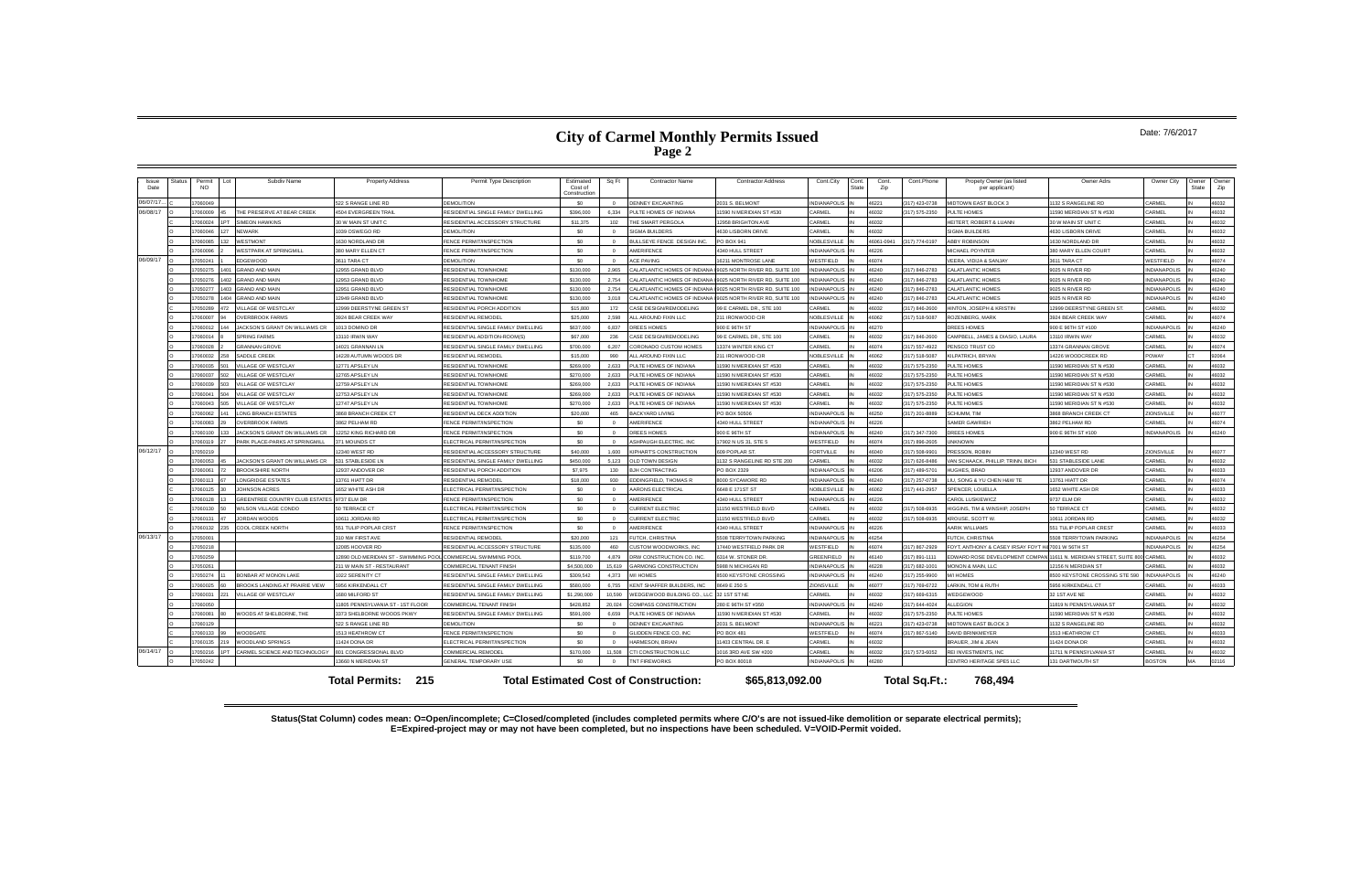#### Date: 7/6/2017

| Issue<br>Date | Status | Permit<br><b>NO</b> | Subdiv Name                           | <b>Property Address</b>       | Permit Type Description            | Estimated<br>Cost of<br>Construction | Sq Ft      | <b>Contractor Name</b>                       | <b>Contractor Address</b>      | Cont.City           | Cont.<br>State | Cont.<br>Zip | Cont.Phone         | Propety Owner (as listed<br>per applicant) | Owner Adrs                     | Owner City          | Owner<br>State | Owner<br>Zip |
|---------------|--------|---------------------|---------------------------------------|-------------------------------|------------------------------------|--------------------------------------|------------|----------------------------------------------|--------------------------------|---------------------|----------------|--------------|--------------------|--------------------------------------------|--------------------------------|---------------------|----------------|--------------|
| 06/14/17      |        | 7050266             | <b>GLEN OAKS</b>                      | 3357 WINTER KING CT           | RESIDENTIAL ADDITION-ROOM(S)       | \$165,000                            | 664        | <b>GOLLNER HOMES</b>                         | 0102 JAMES RD                  | NOBLESVILLE         |                | 46062        | 317) 773-9343      | OTRZEBOWSKI, LAURIE                        | 3357 WINTER KING CT            | CARMEL              |                | 46074        |
|               |        | 7050284             | <b>GRAND AND MAIN</b>                 | 2937 GRAND BLVD               | <b>RESIDENTIAL TOWNHOME</b>        | \$130,000                            | 2.965      | CALATLANTIC HOMES OF INDIANA                 | 9025 NORTH RIVER RD, SUITE 100 | <b>IDIANAPOLIS</b>  |                | 46240        | 317) 846-2783      | <b>ALATLANTIC HOMES</b>                    | 9025 N RIVER RD                | <b>NDIANAPOLIS</b>  |                | 46240        |
|               |        | 7050285             | <b>GRAND AND MAIN</b>                 | 12935 GRAND BLVD              | RESIDENTIAL TOWNHOME               | \$130,000                            | 2.754      | CALATLANTIC HOMES OF INDIANA                 | 9025 NORTH RIVER RD, SUITE 100 | <b>VDIANAPOLIS</b>  |                | 46240        | (317) 846-2783     | CALATLANTIC HOMES                          | 9025 N RIVER RD                | <b>NDIANAPOLIS</b>  |                | 46240        |
|               |        | 7050286             | 03 GRAND AND MAIN                     | 12933 GRAND BLVD              | <b>RESIDENTIAL TOWNHOME</b>        | \$130,000                            | 2.754      | CALATLANTIC HOMES OF INDIANA                 | 025 NORTH RIVER RD, SUITE 100  | <b>JDIANAPOLIS</b>  |                | 46240        | 317) 846-2783      | CALATLANTIC HOMES                          | 9025 N RIVER RD                | <b>NDIANAPOLIS</b>  |                | 46240        |
|               |        | 7050287             | <b>GRAND AND MAIN</b>                 | 12931 GRAND BLVD              | <b>RESIDENTIAL TOWNHOME</b>        | \$130,000                            | 3.018      | CALATLANTIC HOMES OF INDIANA                 | 025 NORTH RIVER RD. SUITE 100  | <b>IDIANAPOLIS</b>  |                | 46240        | (317) 846-2783     | CALATLANTIC HOMES                          | 9025 N RIVER RD                | <b>NDIANAPOLIS</b>  |                | 46240        |
|               |        | 7060055             | <b>GRAND AND MAIN</b>                 | 13039 GRAND BLVD              | RESIDENTIAL TOWNHOME               | \$130,000                            | 2.965      | CALATLANTIC HOMES OF INDIANA                 | 025 NORTH RIVER RD, SUITE 100  | <b>DIANAPOLIS</b>   |                | 46240        | (317) 846-2783     | CALATLANTIC HOMES OF INDIANA INC           | 9025 NORTH RIVER RD, SUITE 100 | <b>NDIANAPOLIS</b>  |                | 46240        |
|               |        | 7060056             | <b>GRAND AND MAIN</b>                 | 13033 GRAND BLVD              | <b>RESIDENTIAL TOWNHOME</b>        | \$130,000                            | 2.754      | ALATI ANTIC HOMES OF INDIAN                  | 1025 NORTH RIVER RD. SUITE 10  | <b>DIANAPOLIS</b>   |                | 46240        | (317) 846-2783     | CALATI ANTIC HOMES                         | 9025 N RIVER RD                | <b>NDIANAPOLIS</b>  |                | 46240        |
|               |        | 7060057             | <b>GRAND AND MAIN</b>                 | 13027 GRAND BLVD              | <b>RESIDENTIAL TOWNHOME</b>        | \$130,000                            | 2.754      | CALATLANTIC HOMES OF INDIANA                 | 9025 NORTH RIVER RD, SUITE 100 | <b>IDIANAPOLIS</b>  |                | 46240        | (317) 846-2783     | CALATLANTIC HOMES                          | 9025 N RIVER RD                | <b>NDIANAPOLIS</b>  |                | 46240        |
|               |        | 7060058             | <b>GRAND AND MAIN</b>                 | 13021 GRAND BLVD              | RESIDENTIAL TOWNHOME               | \$130,000                            | 3,038      | CALATLANTIC HOMES OF INDIANA                 | 9025 NORTH RIVER RD, SUITE 100 | <b>VDIANAPOLIS</b>  |                | 46240        | (317) 846-2783     | CALATLANTIC HOMES                          | 9025 N RIVER RD                | NDIANAPOLIS         |                | 46240        |
|               |        | 7060120             | <b>/ESTMONT</b>                       | 3939 DANUBE DR                | RESIDENTIAL DECK ADDITION          | \$4,700                              | 252        | SANMLES CONSTRUCTION                         | 108 W SPRUCE ST                | NDERSON             |                | 46011        | 765) 639-5981      | CLEMENTE, MATT & SHERI                     | 3939 DANUBE DR                 | ARME                |                | 46033        |
|               |        | 7060154             | <b>SADDLE CREEK</b>                   | 4027 HONEY TREE DR            | FENCE PERMIT/INSPECTION            | \$0                                  |            | ANDREW GRUNWALD                              | 4027 HONEY TREE DRIVE          | <b>ARMEL</b>        |                | 46032        |                    | ANDREW GRUNWALD                            | 14027 HONEY TREE DRIVE         | ARME                |                | 46032        |
| 06/15/17      |        | 17040056            |                                       | 11680 YALE DR - BUILDING 1    | RESIDENTIAL MULTI-FAMILY           | \$1,881,635                          | 32,315     | <b>IC HART CO INC</b>                        | 805 CITY CENTER DR #120        | CARMEL              |                | 46032        | $(317) 573 - 4800$ | IC HART COMPANY                            | 305 CITY CENTER DR             | CARMEL              |                | 46032        |
|               |        | 7040057             |                                       | 1690 YALE DR - BUILDING 2     | RESIDENTIAL MULTI-FAMILY           | \$1,881,635                          | 32,315     | J C HART CO INC                              | 805 CITY CENTER DR #120        | CARMEL              |                | 46032        | (317) 573-4800     | <b>IC HART COMPANY</b>                     | <b>305 CITY CENTER DR</b>      | CARMEL              |                | 46032        |
|               |        | 7050134             |                                       | 12411 PENNSYLVANIA ST.        | COMMERCIAL TENANT FINISH           | \$3,761,124                          | 18,000     | SHIEL SEXTON CO                              | 902 N CAPITOL AVE              | NDIANAPOLIS         |                | 16204        | 317) 423-6000      | NCORE ON PENN                              | 12411 PENNSYI VANIA ST         | CARMEL              |                | <b>CENAM</b> |
|               |        | 7060047             |                                       | 350 1ST AVE SW                | COMMERCIAL TENANT FINISH           | \$4,300,000                          | 110.403    | FA WILHELM                                   | 3914 PROSPECT ST               | NDIANAPOLIS         |                | 46203        | 317) 359-5411      | <b><i>IIDTOWN EAST BLOCK I LLC</i></b>     | 5 MONUMENT CIRCLE #450         | NDIANAPOLIS         |                | 46204        |
| 06/16/17      |        | 7060044             |                                       | 101 E CARMEL DR - 2ND FLOOR   | COMMERCIAL REMODEL                 | \$900,000                            | 9.100      | <b>MESSER CONSTRUCTION</b>                   | 2445 N MERIDIAN ST             | <b>INDIANAPOLIS</b> |                | 46208        | (317) 576-9250     | SPECIFIED LIGHTING SYSTEMS                 | <b>8904 BASH ST SUITE B</b>    | <b>NDIANAPOLIS</b>  |                | 46256        |
|               |        | 7060069             | <b>GRAND AND MAIN</b>                 | 1282 FAIRFAX MANOR DR         | RESIDENTIAL TOWNHOME               | \$130,000                            | 2.959      | CALATLANTIC HOMES OF INDIANA                 | 9025 NORTH RIVER RD, SUITE 100 | <b>NDIANAPOLIS</b>  |                | 46240        | (317) 846-2783     | CALATLANTIC HOMES OF INDIANA INC           | 025 NORTH RIVER RD, SUITE 100  | NDIANAPOLIS         |                | 46240        |
|               |        | 7060070             | <b>GRAND AND MAIN</b>                 | 280 FAIRFAX MANOR DE          | RESIDENTIAL TOWNHOME               | \$130,000                            | 2754       | ALATI ANTIC HOMES OF INDIANA                 | 1025 NORTH RIVER RD SUITE 10   | DIANAPOLIS          |                | 46240        | 317) 846-2783      | CALATLANTIC HOMES OF INDIANA INC           | 025 NORTH RIVER RD SUITE 100   | <b>NDIANAPOLIS</b>  |                | 46240        |
|               |        | 706007              | <b>GRAND AND MAIN</b>                 | 278 FAIRFAX MANOR DE          | RESIDENTIAL TOWNHOME               | \$130,000                            | 2.970      | ALATLANTIC HOMES OF INDIANA                  | 025 NORTH RIVER RD. SUITE 100  | <b>DIANAPOLIS</b>   |                | 16240        | 317) 846-2783      | CALATLANTIC HOMES OF INDIANA INC           | 025 NORTH RIVER RD. SUITE 100  | NDIANAPOLIS         |                | 46240        |
|               |        | 7060072             | <b>GRAND AND MAIN</b>                 | 1276 FAIRFAX MANOR DE         | RESIDENTIAL TOWNHOME               | \$130,000                            | 2.970      | ALATI ANTIC HOMES OF INDIANA                 | 9025 NORTH RIVER RD SUITE 100  | DIANAPOLIS          |                | 46240        | (317) 846-2783     | ALATI ANTIC HOMES OF INDIANA INC.          | 025 NORTH RIVER RD SUITE 100   | NDIANAPOLIS         |                | 46240        |
|               |        | 7060073             | <b>RAND AND MAIN</b>                  | <b>272 FAIRFAX MANOR DR</b>   | <b>RESIDENTIAL TOWNHOME</b>        | \$130,000                            | 2.754      | CALATLANTIC HOMES OF INDIAN                  | 025 NORTH RIVER RD, SUITE 100  | <b>DIANAPOLIS</b>   |                | 46240        | 317) 846-2783      | ALATLANTIC HOMES OF INDIANA INC            | 025 NORTH RIVER RD, SUITE 100  | <b>NDIANAPOLIS</b>  |                | 46240        |
|               |        | 7060074             | <b>GRAND AND MAIN</b>                 | 1274 FAIRFAX MANOR DE         | <b>RESIDENTIAL TOWNHOME</b>        | \$130,000                            | 3,018      | CALATI ANTIC HOMES OF INDIANA                | 9025 NORTH RIVER RD. SUITE 100 | <b>NDIANAPOLIS</b>  |                | 46240        | 317) 846-2783      | CALATI ANTIC HOMES OF INDIANA INC          | 025 NORTH RIVER RD. SUITE 100  | <b>NDIANAPOLIS</b>  |                | 46240        |
|               |        | 7060078             | <b>ILLAGE OF WESTCLAY</b>             | 1943 CHELMSFORD ST            | RESIDENTIAL SINGLE FAMILY DWELLING | \$835,000                            | 9.006      | PULTE HOMES OF INDIANA                       | 1590 N MERIDIAN ST #530        | ARMEL               |                | 16032        | 317) 575-2350      | <b>ULTE HOMES</b>                          | 1590 MERIDIAN ST N #530        | CARMEL              |                | 46032        |
|               |        | 7060088             | GRAND AND MAIN                        | 1294 FAIRFAX MANOR DR         | <b>RESIDENTIAL TOWNHOME</b>        | \$130,000                            | 2.965      | CALATLANTIC HOMES OF INDIANA                 | 9025 NORTH RIVER RD, SUITE 100 | NDIANAPOLIS         |                | 46240        | (317) 846-2783     | CALATLANTIC HOMES OF INDIANA INC           | 9025 NORTH RIVER RD, SUITE 100 | <b>NDIANAPOLIS</b>  |                | 46240        |
|               |        | 7060089             | <b>GRAND AND MAIN</b>                 | 1292 FAIRFAX MANOR DR         | RESIDENTIAL TOWNHOME               | \$130,000                            | 2,754      | ALATI ANTIC HOMES OF INDIAN                  | 1025 NORTH RIVER RD SUITE 100  | <b>IDIANAPOLIS</b>  |                | 46240        | (317) 846-2783     | ALATI ANTIC HOMES OF INDIANA INC           | 025 NORTH RIVER RD SUITE 100   | NDIANAPOLIS         |                | 46240        |
|               |        | 7060090             | <b>GRAND AND MAIN</b>                 | 1290 FAIRFAX MANOR DR         | <b>RESIDENTIAL TOWNHOME</b>        | \$130,000                            | 2.970      | CALATLANTIC HOMES OF INDIANA                 | 025 NORTH RIVER RD, SUITE 100  | <b>IDIANAPOLIS</b>  |                | 46240        | (317) 846-2783     | CALATLANTIC HOMES OF INDIANA INC           | 025 NORTH RIVER RD, SUITE 100  | <b>NDIANAPOLIS</b>  |                | 46240        |
|               |        | 7060091             | <b>GRAND AND MAIN</b>                 | <b>288 FAIRFAX MANOR DR</b>   | RESIDENTIAL TOWNHOME               | \$130,000                            | 2.970      | CALATLANTIC HOMES OF INDIANA                 | 025 NORTH RIVER RD, SUITE 100  | <b>DIANAPOLIS</b>   |                | 46240        | (317) 846-2783     | CALATLANTIC HOMES                          | 9025 N RIVER RD                | <b>NDIANAPOLIS</b>  |                | 46240        |
|               |        | 7060092             | <b>GRAND AND MAIN</b>                 | 1286 FAIRFAX MANOR DE         | RESIDENTIAL TOWNHOME               | \$130,000                            | 2.754      | CALATI ANTIC HOMES OF INDIANA                | 9025 NORTH RIVER RD. SUITE 100 | <b>JDIANAPOLIS</b>  |                | 46240        | (317) 846-2783     | CALATI ANTIC HOMES OF INDIANA INC          | 3025 NORTH RIVER RD. SUITE 100 | NDIANAPOLIS         |                | 46240        |
|               |        | 7060093             | <b>GRAND AND MAIN</b>                 | 1284 FAIRFAX MANOR DR         | RESIDENTIAL TOWNHOME               | \$130,000                            | 3.018      | CALATLANTIC HOMES OF INDIANA                 | 9025 NORTH RIVER RD, SUITE 100 | NDIANAPOLIS         |                | 46240        | (317) 846-2783     | CALATLANTIC HOMES OF INDIANA INC           | 025 NORTH RIVER RD, SUITE 100  | <b>NDIANAPOLIS</b>  |                | 46240        |
| 06/19/17      |        | 7050262             | <b>ONGRIDGE ESTATES</b>               | 13688 MARYLOU DR              | RESIDENTIAL DECK ADDITION          | \$9,000                              | 95         | BPI OUTDOOR LIVING                           | 351 N TACOMA AVE               | NDIANAPOLIS         |                | 46220        | (317) 259-4062     | U, JOSEPH & KRISTIN                        | 3688 MARYLOU DR                | CARMEL              |                | 46074        |
|               |        | 7060006             | <b>VOODS AT LIONS CREEK</b>           | <b>4446 SERENGETI CIR</b>     | RESIDENTIAL ADDITION-ROOM(S)       | \$40,000                             | 235        | MY HOME IN INDY                              | 440 ROSSLYN AVE                | NDIANAPOLIS         |                | 46220        | 317) 339-6096      | <b>STUTEY, KEVIN</b>                       | <b>4446 SERENGETI CIR</b>      | CARMEL              |                | 46032        |
|               |        | 7060029             | <b>VESTMONT</b>                       | 4029 LASINO RUN               | RESIDENTIAL DECK ADDITION          | \$3,000                              | 217        | SCHMITT, EDMUND                              | 4029 LASINO RUN                | CARMEL              |                | 16032        |                    | <b>SCHMITT, EDMUND</b>                     | 14029 LASINO RUN               | CARMEL              |                | 46032        |
|               |        | 7060054             | <b>HE MEADOWS AT THE LEGACY</b>       | 14072 KNIGHTSTOWN WEST DR     | PORCH AND DECK ADDITION            | \$24,500                             | 400        | <b>K CONSTRUCTION</b>                        | 2045 E 46TH ST                 | <b>INDIANAPOLIS</b> |                | 46205        | $(317)$ 437-4452   | WOLE CHRIS                                 | 14072 KNIGHTSTOWN DR W         | CARMEL              |                | 46033        |
|               |        | 7060111             | <b>BROOKSHIRE</b>                     | 12103 BROOKSHIRE PKWY         | RESIDENTIAL ADDITION-ROOM(S)       | \$45,000                             | 300        | ABPR OF INDIANA                              | <b>450 SOUTH FRANKLIN ROAD</b> | <b>INDIANAPOLIS</b> |                | 46219        |                    | MCCARTHY, ROBERT & ELIZABETH               | 12103 BROOKSHIRE PARKWAY       | CARMEL. IN<br>16033 |                |              |
|               |        | 17060122            | <b>NFWARK</b>                         | 1075 OSWEGO RD                | RESIDENTIAL SINGLE FAMILY DWELLING | \$450,000                            | 5.144      | SIGMA BUILDERS                               | 4630 LISRORN DRIVE             | CARMEL              |                | 46032        |                    | COLLINS. JAY L & GAIL M H&W                | 1075 OSWEGO RD                 | <b>CARMEL</b>       |                | 46032        |
|               |        | 17060145            | <b>BRANDYWINE</b>                     | 3637 BRANDYWINE CIR           | RESIDENTIAL PORCH ADDITION         | \$20,000                             | 400        | HOPE, JAMES                                  | 3637 BRANDYWINE CIRCLE         | CARMEL              |                | 46032        |                    | HOPE, JAMES                                | 3637 BRANDYWINE CIRCLE         | CARMEL              |                | 46032        |
|               |        | 7060149             | AURELWOOD                             | 1091 LAURELWOOD               | RESIDENTIAL SWIMMING POOL          | \$80,000                             | 2.500      | BLUE HAVEN POOLS OF INDIANA                  | 795 WEST 375 SOUTH             | LEBANON             |                | 46052        | 317) 209-1400      | SMITH, ANTHONY & GEORGETTE                 | 1091 LAURELWOOD DR             | CARMEL              |                | 46032        |
|               |        | 7060161             |                                       | 1611 N MERIDIAN ST CELL TOWER | COMMERCIAL CELL TOWER              | \$10,000                             | 150        | <b>BLACK &amp; VEATCH CORP</b>               | <b>800 WILSHIRE BLVD #600</b>  | OS ANGELES          |                | 90017        | 913) 458-4235      | ZELLER CARMEL, LLC                         | 1611 N MERIDIAN ST #120        | CARMEL              |                | 46032        |
|               |        | 7060183             |                                       | WORK DONE IN CLIENTS          | MASSAGE THERAPIST PERMIT           | \$0                                  |            | <b>RHODE, KARINA SUZETTI</b>                 | 2754 SR 37 N                   | NOBLESVILLE         |                | 46060        |                    | SELE OWNED BUSINESS                        | VORK DONE IN CLIENTS HOMES     | CARME               |                |              |
| 06/20/17      |        | 7050057             | CHERRY CREEK ESTATES                  | 14094 PECOS CT                | PORCH AND DECK ADDITION            | \$34,500                             | 360        | CASE DESIGN/REMODELING                       | 99 E CARMEL DR., STE 100       | CARMEL              |                | 46032        | 317) 846-2600      | <b>MCCAULEY, EDWARD P &amp; PATRICIAA</b>  | 14094 PECOS ST                 | CARMEL              |                | 46033        |
|               |        | 7060020             | COOL CREEK NORTH                      | 957 IRONWOOD DE               | FENCE PERMIT/INSPECTION            | \$0                                  | $\sqrt{ }$ | BULLSEYE FENCE DESIGN INC                    | PO BOX 941                     | <b>NOBLESVILLE</b>  |                | 46061-0941   | 317) 774-0197      | <b>IOSHUA PANTER</b>                       | <b>957 IRONWOOD DE</b>         | CARMEL              |                | 46033        |
|               |        | 7060033             | ARKSIDE VILLAGE                       | <b>418 KIMBROUGH LN</b>       | FENCE PERMIT/INSPECTION            | \$0                                  | $\sqrt{ }$ | CEDAR CREEK FENCE CO INC                     | <b>8010 RJ PARKWAY</b>         | <b>RANKLIN</b>      |                | 46131        |                    | <b>MATT SPEAKE</b>                         | <b>418 KIMBROUGH LANE</b>      | <b>ARMEL</b>        |                | 46032        |
|               |        | 7060114             | HE SANCTUARY AT 116TH STREET          | 11685 WEST RD                 | RESIDENTIAL SINGLE FAMILY DWELLING | \$263,725                            | 4.795      | PAUL SHOOPMAN                                | 12080 ABNEY RUN DR             | <b>ZIONSVILLE</b>   |                | 46077        |                    | PAUL SHOOPMAN                              | 12080 ABNEY RUN DR             | <b>ZIONSVILLE</b>   |                | 46077        |
|               |        | 7060155             | <b>ADDLEBROOK AT SHELBORNE</b>        | 1942 WINNERS CIR              | <b>RESIDENTIAL SWIMMING POOI</b>   | \$60,000                             | 1.700      | <b>ERMA-GLASS POOLS</b>                      | 5245 ELMWOOD AVE               | <b>INDIANAPOLIS</b> |                | 46203        | (317) 782-9956     | ROWNE, JEFF                                | 11942 WINNERS CIRCLE           | CARMEL              |                | 46032        |
|               |        | 7060157             | OWNE OAK ESTATES AT CARMEL            | 2329 STEFFEE DR               | RESIDENTIAL SINGLE FAMILY DWELLING | \$1,400,000                          | 10,442     | <b>GRADISON BUILDING CORP</b>                | 330 E 75TH ST, # 156           | NDIANAPOLIS         |                | 46250        | (317) 594-7575     | <b>GADEELA, NITESH</b>                     | 3330 E 75TH ST, STE 156        | NDIANAPOLIS         |                | 46250        |
|               |        | 7060171             | <b>IACKSON'S GRANT ON WILLIAMS CR</b> | 133 FRENZEL PKWY              | RESIDENTIAL SINGLE FAMILY DWELLING | \$677.125                            | 6.099      | DAVID WEEKLEY HOMES                          | 310 NORTH MERIDIAN STREET, STE | NDIANAPOLIS         |                | 16260        | 317) 669-8500      | <b>AVID WEEKLEY HOMES</b>                  | 310 NORTH MERIDIAN STREET, STE | <b>INDIANAPOLIS</b> |                | 46260        |
|               |        | 7060190             | RANDYWINE                             | 3933 SHELBORNE CT             | <b>RESIDENTIAL REMODEL</b>         | \$20,000                             | 48         | KEYMARK CONSTRUCTION INC                     | 9731 IROQUOIS CT               | <b>INDIANAPOLIS</b> |                | 16256        | 317) 578-2479      | <b>MOSER, LUCAS</b>                        | 3933 SHELBORNE CT              | CARMEL              |                | 46032        |
|               |        | 7060198             | <b>/OODLAND GREEN</b>                 | 11225 ARMON DR                | FENCE PERMIT/INSPECTION            | \$0                                  |            | <b>UNKNOWN</b>                               |                                |                     |                |              |                    | DREW GRIMES                                | 11225 ARMON DRIVE              | CARMEL              |                | 46033        |
|               |        | 7060199             | THE MEADOWS AT THE LEGACY             | <b>6964 JOHN DICKINSON DR</b> | FENCE PERMIT/INSPECTION            | \$0                                  |            | <b>SOS RENOVATIONS</b>                       | 080 KELSNELAND DR              | AVON                |                | 46123        |                    | ANGELA SANDERS                             | <b>5964 JOHN DICKINSON DR</b>  | CARMEL              |                | 46033        |
|               |        |                     |                                       | <b>Total Permits: 215</b>     |                                    |                                      |            | <b>Total Estimated Cost of Construction:</b> | \$65,813,092.00                |                     |                |              | Total Sq.Ft.:      | 768.494                                    |                                |                     |                |              |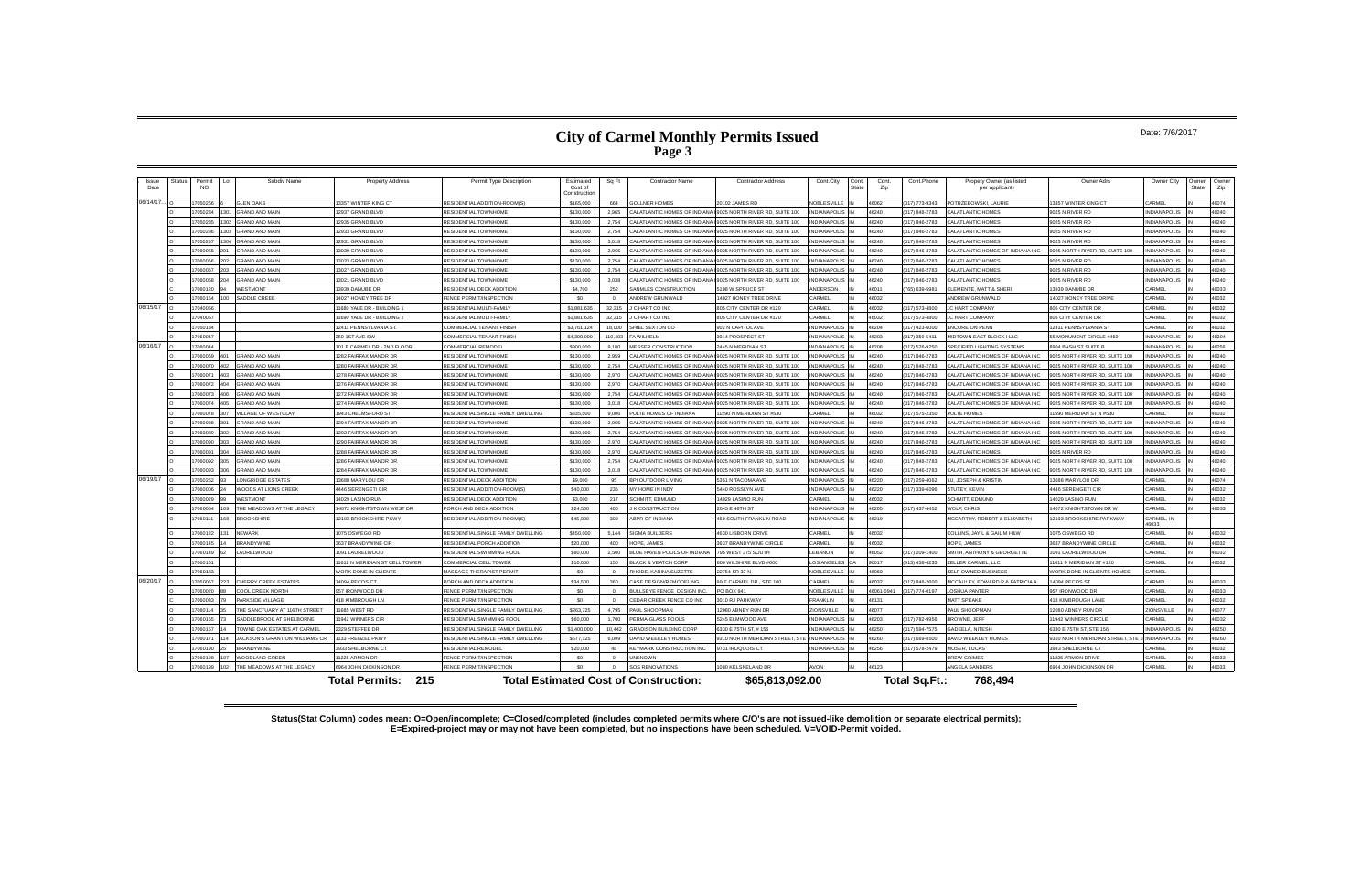#### Date: 7/6/2017

| Issue<br>Date | Status | Permit<br><b>NO</b> | Subdiv Name                          | <b>Property Address</b>                                        | Permit Type Description                   | Estimated<br>Cost of<br>Construction | Sq Ft          | <b>Contractor Name</b>                                             | <b>Contractor Address</b>                 | Cont.City                          | Cont.<br>State | Cont.<br>Cont.Phone<br>Zip | Propety Owner (as listed<br>per applicant)               | Owner Adrs                                | Owner City          | Owner<br>State | Owner<br>Zip   |
|---------------|--------|---------------------|--------------------------------------|----------------------------------------------------------------|-------------------------------------------|--------------------------------------|----------------|--------------------------------------------------------------------|-------------------------------------------|------------------------------------|----------------|----------------------------|----------------------------------------------------------|-------------------------------------------|---------------------|----------------|----------------|
| 06/20/17      |        | 7060201             | ROOKED STICK WEST                    | 113 PEBBLE BEACH DR                                            | FENCE PERMIT/INSPECTION                   | SO.                                  | $\Omega$       | DRAPER CONSTRUCTION                                                | 113 PEBBLE BEACH DR                       | CARMEL                             | 46032          |                            | OSEPH BROWN                                              | 113 PEBBLE BEACH DR                       | CARMEL              |                | 46032          |
| 06/21/17      |        | 7050152             | ARKWOOD CROSSING                     | 550 E 96TH ST - PARKWOOD AMENITY CENT                          | COMMERCIAL NEW STRUCTURE                  | \$5,540,000                          | 14,023         | PEPPER CONSTRUCTION COMPA                                          | 1850 15TH ST W                            | <b>INDIANAPOLIS</b>                | 46202          | 317) 681-1000              | <b>STRATEGIC CAPITAL PARTNERS</b>                        | 280 E 96TH ST #160                        | NDIANAPOLIS         |                | 46240          |
|               |        | 7060097             |                                      | 1438 W MAIN ST #105 & #106                                     | COMMERCIAL REMODEL                        | \$110,000                            | 3.366          | <b>BROWNING CONSTRUCTION INC</b>                                   | 6100 W 96TH ST #250                       | <b>INDIANAPOLIS</b>                | 46278          | 317) 344-7373              | ROWNING INVESTMENTS                                      | 100 W 96TH ST #250                        | NDIANPOLIS          |                | 46278          |
|               |        | 7060101             | <b>ILLAGE OF WESTCLAY</b>            | 12749 MEETING HOUSE RD - COMMERCIAL                            | COMMERCIAL NEW STRUCTURE                  | \$350,000                            | 3.063          | <b>D B KLAIN CONSTRUCTION. LLC</b>                                 | 2159 GLEBE ST #200                        | CARMEL                             | 46032          | 317) 846-9992              | OWC SHOPPES LLC                                          | 159 GLEBE ST #200                         | CARMEL              |                | 46032          |
|               |        | 7060102             | <b>ILLAGE OF WESTCLAY</b>            | 12749 MEETING HOUSE RD - MULTI-FAMILY RESIDENTIAL MULTI-FAMILY |                                           | \$375,000                            | 3.818          | <b>D B KLAIN CONSTRUCTION, LLC</b>                                 | 2159 GLEBE ST #200                        | CARMEL                             | 46032          | 317) 846-9992              | <b>VOWC SHOPPES LLC</b>                                  | 159 GLEBE ST #200                         | CARMEL              |                | 46032          |
|               |        | 7060104             | ILLAGE OF WESTCLAY                   | 1905 NEW MARKET ST S                                           | OMMERCIAL NEW STRUCTURE                   | \$600,000                            | 4.662          | D B KLAIN CONSTRUCTION, LLC                                        | 159 GLEBE ST #200                         | CARMEL                             | 46032          | 317) 846-9992              | OWC SHOPPES LLC                                          | 159 GLEBE ST #200                         | <b>ARMFI</b>        |                | 46032          |
|               |        | 7060124             | ACKSON'S GRANT ON WILLIAMS CR        | 1139 FRENZEL PKWY                                              | RESIDENTIAL SINGLE FAMILY DWELLING        | \$593,597                            | 5.960          | <b>DAVID WEEKLEY HOMES</b>                                         | 310 NORTH MERIDIAN STREET. ST             | <b>INDIANAPOLIS</b>                | 46260          | 317) 669-8500              | AVID WEEKLEY HOMES                                       | 310 NORTH MERIDIAN STREET, STE            | <b>INDIANAPOLIS</b> |                | 46260          |
|               |        | 7060140             | <b>GRAND AND MAIN</b>                | 3020 GRAND BLVD                                                | RESIDENTIAL SINGLE FAMILY DWELLING        | \$130,000                            | 2.965          | CALATLANTIC HOMES OF INDIANA                                       | 9025 NORTH RIVER RD, SUITE 100            | <b>INDIANAPOLIS</b>                | 46240          | 317) 846-2783              | ALATLANTIC HOMES                                         | 025 N RIVER RD                            | <b>NDIANAPOLIS</b>  |                | 46240          |
|               |        | 7060141             | <b>RAND AND MAIN</b>                 | 3026 GRAND BLVD                                                | RESIDENTIAL SINGLE FAMILY DWELLING        | \$130,000                            | 2.754          | CALATLANTIC HOMES OF INDIANA                                       | 9025 NORTH RIVER RD, SUITE 100            | NDIANAPOLIS                        | 46240          | 317) 846-2783              | ALATLANTIC HOMES                                         | 025 N RIVER RD                            | <b>NDIANAPOLIS</b>  |                | 46240          |
|               |        | 7060142             | RAND AND MAIN                        | 3032 GRAND BLVD                                                | RESIDENTIAL SINGLE FAMILY DWELLING        | \$130,000                            | 2,754          | CALATLANTIC HOMES OF INDIAN                                        | 025 NORTH RIVER RD, SUITE 100             | NDIANAPOLIS                        | 46240          | 317) 846-2783              | ALATLANTIC HOMES                                         | 9025 N RIVER RD                           | NDIANAPOLIS         |                | 46240          |
|               |        | 2060143             | <b>RAND AND MAIN</b>                 | 13038 GRAND BLVD                                               | RESIDENTIAL SINGLE FAMILY DWELLING        | \$130,000                            | 3.018          | CALATLANTIC HOMES OF INDIANA                                       | 9025 NORTH RIVER RD, SUITE 100            | NDIANAPOLIS                        | 46240          | 317) 846-2783              | ALATI ANTIC HOMES                                        | 9025 N RIVER RD                           | NDIANAPOLIS         |                | 46240          |
|               |        | 7060148             | UNRISE ON THE MONON                  | 480 WINDPUMP WAY                                               | ESIDENTIAL SINGLE FAMILY DWELLING         | \$450,000                            | 3.473          | OLD TOWN DESIGN                                                    | 132 S RANGELINE RD STE 200                | ARMEL                              | 46032          | 317) 626-8486              | <b>OEG. LARRY &amp; LORI</b>                             | <b>6505 SYLVAN RIDGE LANE</b>             | <b>NDIANAPOLIS</b>  |                | 46220          |
|               |        | 7060162             |                                      | 4150 E 96 ST                                                   | <b>EMPORARY USE SPECIAL EVENT</b>         | \$0                                  | $\Omega$       | TOM WOOD NISSAN, INC.                                              | 150 E. 96TH ST.                           | <b>INDIANAPOLIS</b>                | 46240          | 317) 575-8888              | VOOD MORTGAGE RE LLC                                     | 150 96TH ST B                             | <b>NDIANAPOLIS</b>  |                | 46240          |
|               |        | 7060163             | HE SANCTUARY AT 116TH STREET         | 2024 EAGLEVIEW DR                                              | RESIDENTIAL SINGLE FAMILY DWELLING        | \$385,000                            | 5.491          | <b>RYAN HOMES INC</b>                                              | 3425 WOODFIELD CROSSING STE               | <b>INDIANAPOLIS</b>                | 46240          | 317) 819-2623              | YAN HOMES                                                | 425 WOODFIELD CROSSING BLVD               | NDIANAPOLIS         |                | 46240          |
|               |        | 7060166             |                                      | 2430 SPRING MILL RD                                            | DEMOLITION                                | - \$0                                | $\sqrt{ }$     | DORSEY PAVING, INC                                                 | 2102 S HARDING ST                         | <b>INDIANAPOLIS</b>                | 46221          | 317) 638-9326              | REPUBLIC DEVELOPMENT                                     | 13578 E MAIN ST                           | FISHERS             |                | 46038          |
|               |        | 7060216             | HE PRESERVE AT BEAR CREEK            | 4402 VOYAGEUR WAY                                              | FENCE PERMIT/INSPECTION                   | \$0                                  | $\overline{0}$ | AMERIFENCE                                                         | 1340 HULL STREET                          | INDIANAPOLIS IN                    | 46226          |                            | MICHAEL DRAKE                                            | 4402 VOYAGEUR WAY                         | CARMEL              |                | 46074          |
| 06/22/17      |        | 7060110             |                                      | CENTER GREEN #220                                              | COMMERCIAL REMODEL                        | \$90,000                             | 525            | CTI CONSTRUCTION LLC                                               | 016 3RD AVE SW #200                       | CARMEL                             | 46032          | 317) 573-6052              | <b>ERICULUM CAPITAL</b>                                  | CENTER GREEN #220                         | CARMEL              |                | 46032          |
|               |        | 7060160             | <b>IERITAGE AT SPRING MILL</b>       | 1233 TEMPLE DRIVE                                              | RESIDENTIAL SINGLE FAMILY DWELLING        | \$490,000                            | 6.562          | PULTE HOMES OF INDIANA                                             | 1590 N MERIDIAN ST #530                   | CARMEL                             | 46032          | 317) 575-2350              | ULTE HOMES OF INDIANA LLC                                | 1590 MERIDIAN ST N STE 530                | CARME               |                | 46032          |
|               |        | 7060167             | <b>ONNYBROOK WOODS</b>               | 1217 DONNYBROOK DR                                             | RESIDENTIAL REMODEL                       | \$40,000                             | 182            | PB CONSTRUCTION                                                    | 24860 MT PLEASANT RD                      | CICERO                             | 46034          | 317) 984-4391              | <b>BAYH, CHRIS &amp; JESSICA</b>                         | 217 DONNYBROOK DR                         | CARMEL              |                | 46032          |
|               |        | 7060173             | <b>ACKSON'S GRANT ON WILLIAMS CR</b> | 524 STABLESIDE LN                                              | RESIDENTIAL SINGLE FAMILY DWELLING        | \$500,000                            | 5.332          | OLD TOWN DESIGN                                                    | 132 S RANGELINE RD STE 200                | CARMEL                             | 46032          | 317) 626-8486              | AMANATHAN, CHANDAR                                       | 524 STABLESIDE LANE                       | CARMEL              |                | 46032          |
|               |        | 7060175             | <b>VERRROOK FARMS</b>                | 14341 OVERBROOK DR                                             | RESIDENTIAL SINGLE FAMILY DWELLING        | \$485,782                            | 8.924          | <b>FISCHER HOMES</b>                                               | 602 E. 75TH ST STE 400                    | INDIANAPOLIS                       | 46250          | 317) 348-2500              | <b>ISCHER HOMES</b>                                      | 6602 E. 75TH ST STE 400                   | NDIANAPOLIS         |                | 46250          |
|               |        | 7060176             | <b>HERRY TREE GROVE</b>              | 4495 SMICKLE LN                                                | RESIDENTIAL SWIMMING POO                  | \$48,000                             | 1.300          | PERMA-GLASS POOLS                                                  | 5245 ELMWOOD AVE                          | <b>INDIANAPOLIS</b>                | 46203          | 317) 782-9956              | ANIA JENNIFFF                                            | 4495 SMICKLE LN                           | ARCADIA             |                | 46030          |
|               |        | 7060177             | <b>RAMBI FWOOD</b>                   | 9620 BRAMBLEWOOD WAY                                           | RESIDENTIAL SWIMMING POO                  | \$40,000                             | 862            | PERMA-GLASS POOLS                                                  | 5245 ELMWOOD AVE                          | <b>INDIANAPOLIS</b>                | 46203          | 317) 782-9956              | <b>BARTLETT, MARK</b>                                    | 9620 BRAMLEWOOD WAY                       | CARMEL              |                | 46032          |
|               |        | 7060210             | HE GROVE AT THE LEGACY               | 7238 BROADACRE CT                                              | RESIDENTIAL SINGLE FAMILY DWELLING        | \$338,790                            | 2.238          | PYATT BUILDERS                                                     | 168 W CARMEL DR                           | CARMEL                             | 46033          | 317) 937-9223              | M DEVELOPMENT HOLDINGS                                   | 68 W CARMEL DR                            | CARMEL              |                | 46032          |
|               |        | 7060219             | <b>ENSINGTON PLACE</b>               | 3553 KENSINGTON PL                                             | RESIDENTIAI REMODEI                       | \$3,000                              | 36             | JORDAN, JAMES & LINDA                                              | 3553 KENSINGTON PI                        | CARMEL                             | 46032          |                            | ORDAN, JAMES & LINDA                                     | 3553 KENSINGTON P                         | CARMEL              |                | 46032          |
|               |        | 7060222             | <b>INGSBOROUGH</b>                   | 1361 KIRKI FFS DR                                              | FENCE PERMIT/INSPECTION                   | \$0                                  | $\Omega$       | BULLSEYE FENCE DESIGN INC.                                         | PO BOX 941                                | NOBLESVILLE                        | 46061-094      | 317) 774-0197              | <b>IOSHUA MONTFORT</b>                                   | 1361 KIRKI FFS DRIVI                      | CARMEL              |                | 46032          |
|               |        | 7060225             | VESTMONT                             | 1581 AI TAIR DR                                                | FENCE PERMIT/INSPECTION                   | \$0                                  | $\sqrt{2}$     | <b>AMERIEENCE</b>                                                  | <b>1340 HULL STREET</b>                   | <b>INDIANAPOLIS</b>                | 46226          |                            | <b>IYI E KRANZ</b>                                       | 1581 AI TAIR DRIVE                        | <b>CARMEL</b>       |                | 46032          |
|               |        | 7060228             |                                      | 1800 SPRINGMILL RD                                             | <b>ELECTRICAL PERMIT/INSPECTION</b>       | \$0                                  | $\Omega$       | TELECOM PLACEMENT, INC                                             | 478 N 1100 E                              | <b>ZIONSVILLE</b>                  | 46077          | 317) 769-4777              | PECTRUM                                                  | <b>8030 ROOSEVELT AVE</b>                 | <b>NDIANAPOLIS</b>  |                | 46218          |
| 06/23/17      |        | 5020098             |                                      | SELF OWNED BUSINESS                                            | <b>MASSAGE THERAPIST PERMIT</b>           | \$0                                  | $\Omega$       | FLEDDERJOHN, ASLI                                                  | 1450 MERCY LANE APT 124                   | <b>INDIANAPOLIS</b>                | 46205          | 317) 515-9234              | SELF OWNED BUSINESS                                      | VORK DONE IN CLIENTS HOMES                | CARMEL              |                | 46032          |
|               |        | 7060051             |                                      | 71 MONON BLVD - OFFICE BUILDING                                | COMMERCIAL NEW STRUCTURE                  | \$7,200,000                          | 81.464         | FA WILHELM                                                         | 3914 PROSPECT ST                          | NDIANAPOLIS                        | 46203          | 317) 359-5411              | <b>IIDTOWN EAST BLOCK I LLC</b>                          | 5 MONUMENT CIRCLE #450                    | NDIANAPOLIS         |                | 46204          |
|               |        | 7060153             | <b>JADI EY GROVE</b>                 | 2564 HADLEY GROVE SOUTH DR                                     | RESIDENTIAL SINGLE FAMILY DWELLING        | \$292,980                            | 3.231          | M/I HOMES                                                          | 8500 KEYSTONE CROSSING                    | <b>INDIANAPOLIS</b>                | 46240          | 317) 255-9900              | <b>MI HOMES OF INDIANA L.P.</b>                          | 8500 KEYSTONE CROSSING #190               | NDIANAPOLIS         |                | 46240          |
|               |        | 7060168             | ARK PLACE-PARKS AT SPRINGMILL        | 371 MOUNDS CT                                                  | RESIDENTIAL REMODEL                       | \$48,208                             | 1.400          | MICHAELIS CORPORATION                                              | 2601 E 56TH ST                            | <b>INDIANAPOLIS</b>                | 46220          | 317) 251-1935              | <b>UERGENSEN, DOROTHY</b>                                | 371 MOUNDS CT                             | CARMEL              |                | 46032          |
|               |        | 7060169             | <b>IIGH GROVE</b>                    | 1810 BRAEBURN DR                                               | RESIDENTIAL DECK ADDITION                 | \$6,930                              | 465            | <b>BJH CONTRACTING</b>                                             | PO BOX 2329                               | <b>INDIANAPOLIS</b>                | 46206          | 317) 489-5701              | <b>JAS. MAYUKH</b>                                       | 1810 BRAFBURN                             | <b>CARMEL</b>       |                | 46032          |
| 06/26/17      |        | 7040230             | ORDAN WOODS                          | 810 HAMILTON LN                                                | <b>ENCE PERMIT/INSPECTION</b>             | - \$0                                | $\Omega$       | <b>MERIFENCE</b>                                                   | 340 HULL STREET                           | INDIANAPOLIS                       | 46226          |                            | ARRELL GOODWIN                                           | <b>810 HAMILTON LANE</b>                  | <b>ARMEL</b>        |                | 16032          |
|               |        | 7060187             | HE PRESERVE AT REAR CREEK            | <b>4477 EVERGREEN TRAIL</b>                                    | RESIDENTIAL SINGLE FAMILY DWELLING        | \$380,000                            | 5.718          | PULTE HOMES OF INDIANA                                             | 11590 N MERIDIAN ST #530                  | CARMEL                             | 46032          | 317) 575-2350              | PULTE HOMES                                              | 1590 MERIDIAN ST N #530                   | CARMEL              |                | 46032          |
|               |        | 7060193             | HE PRESERVE AT BEAR CREEK            | 4472 EVERGREEN TRAIL                                           | RESIDENTIAL SINGLE FAMILY DWELLING        | \$428,000                            | 5,718          | PULTE HOMES OF INDIANA                                             | 11590 N MERIDIAN ST #530                  | CARMEL                             | 46032          | 317) 575-2350              | <b>ULTE HOMES</b>                                        | 1590 MERIDIAN ST N #530                   | CARMEL              |                | 46032          |
|               |        | 7060195             | HE SANCTUARY AT 116TH STREET         | 4442 EAGLERIDGE LN                                             | RESIDENTIAL SINGLE FAMILY DWELLING        | \$385,000                            | 5.503          | RYAN HOMES INC.                                                    | 8425 WOODFIFLD CROSSING STE 31            | CINDIANAPOLIS                      | 46240          | 317) 819-2623              | YAN HOMES INC                                            | 3425 WOODFIELD CROSSING STE 310           | <b>INDIANAPOLIS</b> |                | 46240          |
|               |        | 7060196<br>7060213  | ONBAR AT MONON LAKE<br>ADDLE CREEK   | 10141 SOLACE LN<br>14112 SECRETARIAT CT                        | RESIDENTIAL REMODEL<br>RESIDENTIAL REMODE | \$15,000<br>\$18,000                 | 800<br>1,100   | <b>MATLOCK, RON A &amp; MICHELLE</b><br>PREFERRED CUSTOM REMODELIN | 933 SHELBOURNE CT<br>16691 MEADOW WOOD DR | <b>ARMEL</b><br><b>NOBLESVILLE</b> | 46032<br>46062 | 317) 362-5533              | <b>IATLOCK, RON A &amp; MICHELLE</b><br>THUMBADI, GIRISH | 933 SHELBOURNE CT<br>14112 SECRETARIAT CT | ARME<br>CARMEL      |                | 46032<br>46074 |
|               |        | 7060235             |                                      | <b>WORK DONE IN CLIENTS</b>                                    | <b>MASSAGE THERAPIST PERMIT</b>           | \$0                                  | $\sqrt{2}$     | HASI AR. MADII YN                                                  | 3360 SUMMER BREEZE LANE                   | <b>INDIANAPOLIS</b>                | 46239          |                            | SELF OWNED BUSINESSS                                     | VORK DONE IN CLIENTS HOMES                | CARMEL              |                | 46032          |
|               |        | 860236              | <b>RIAR CREEK</b>                    | 3486 BRIAR DR                                                  | <b>I ECTRICAL PERMIT/INSPECTION</b>       | - \$0                                | $\Omega$       | <b>BELCHER ELECTRIC</b>                                            | 4412 N 25 W                               | GREENFIELD                         |                | 317) 508-2371              | STEM, ANNABETH                                           | 486 BRIAR DR                              | CARMEL              |                | 46033          |
| 06/27/17      |        | 7050056             | HE MEADOWS AT THE LEGACY             | 5933 JOHN DICKINSON DR                                         | FENCE PERMIT/INSPECTION                   | - \$0                                | $\Omega$       | AFFORDABLE FENCE BUILDERS                                          | 6023 E 26TH ST                            | <b>INCIANAPOLIS</b>                | 46140<br>46219 |                            | HANCELLOR COLLINS                                        | 933 JOHN DICKINSON DR                     | CARMEL              |                | 46033          |
|               |        | 2000807             | AKES AT TOWNE ROAD, THE              | 2615 MILANO DR                                                 | RESIDENTIAL REMODEL                       |                                      | 850            | CMH RUILDERS INC                                                   | 8847 COMMERCE PARK PI                     | INDIANAPOLIS                       | 46268          | 317) 714-6536              | AR ALEX & REBECCA                                        | 2615 MILANO DE                            | <b>CARMEL</b>       |                | 46074          |
|               |        | 7060146             | <b>INGS MILL</b>                     | 10888 ONYX DR                                                  | RESIDENTIAL REMODEL                       | \$31,707<br>\$30,000                 | 600            | <b><i>NILLIAM GORDON GROUP</i></b>                                 | 2371 GLEBE ST                             | CARMEL                             | 46032          | 317) 361-3191              | ETERMAN, MARY                                            | 10888 ONYX DR                             | CARMEL              |                | 46032          |
|               |        | 7060223             | <b>RIAR LANE ESTATES</b>             | 3481 SUGARLOAF CT                                              | RESIDENTIAL PORCH ADDITION                | \$2,500                              | 513            | GOSSER. K FMILY                                                    | 3481 SUGARI OAF CT                        | CARMEL                             | 46033          |                            | <b>GOSSER, K EMILY</b>                                   | 3481 SUGARLOAF CT                         | CARMEI              |                | 46033          |
|               |        | 7060230             | UNRISE ON THE MONON                  | 499 WINDPUMP WAY                                               | RESIDENTIAL SINGLE FAMILY DWELLING        | \$410,000                            | 4,187          | <b>OLD TOWN DESIGN</b>                                             | 132 S RANGELINE RD STE 200                | CARMEL                             | 46032          | 317) 626-8486              | <b>JURGET, WILLIAM &amp; DEBORAH</b>                     | <b>848 HIGHMONT CT</b>                    | CARMEL              |                | 46033          |
|               |        | 7060237             | <b>ADLEY GROVE</b>                   | 13292 REGINA CT                                                | FENCE PERMIT/INSPECTION                   | \$0                                  | $\Omega$       | <b>GLIDDEN FENCE CO. INC</b>                                       | <b>PO BOX 481</b>                         | WESTFIELD                          | 46074          | 317) 867-5140              | <b>COSS JOHNSON</b>                                      | 3292 REGINA CT                            | CARMEL              |                | 46074          |
|               |        | 7060252             | <b>ILLAGE OF WESTCLAY</b>            | 12723 MOONSEED DRIVE                                           | FENCE PERMIT/INSPECTION                   | \$0                                  | $\Omega$       | BULLSEYE FENCE DESIGN INC.                                         | PO BOX 941                                | NOBLESVILLE                        | 46061-0941     | 317) 774-0197              | ULTE HOMES OF INDIANA                                    | 1590 N MERIDIAN ST #530                   | CARMEL              | IN             | 46032          |
| 06/28/17      |        | 7060151             | <b>ILLAGE OF WESTCLAY</b>            | 1798 BLYTHE ST                                                 | RESIDENTIAL SINGLE FAMILY DWELLING        | \$712,000                            | 7.498          | PULTE HOMES OF INDIANA                                             | 11590 N MERIDIAN ST #530                  | CARMEL                             | 46032          | 317) 575-2350              | PULTE HOMES                                              | 1690 N MERIDIAN ST #530                   | CARMEL              |                | 46032          |
|               |        |                     |                                      |                                                                |                                           |                                      |                |                                                                    |                                           |                                    |                |                            |                                                          |                                           |                     |                |                |
|               |        |                     |                                      | <b>Total Permits: 215</b>                                      |                                           |                                      |                | <b>Total Estimated Cost of Construction:</b>                       | \$65,813,092.00                           |                                    |                | Total Sq.Ft.:              | 768.494                                                  |                                           |                     |                |                |